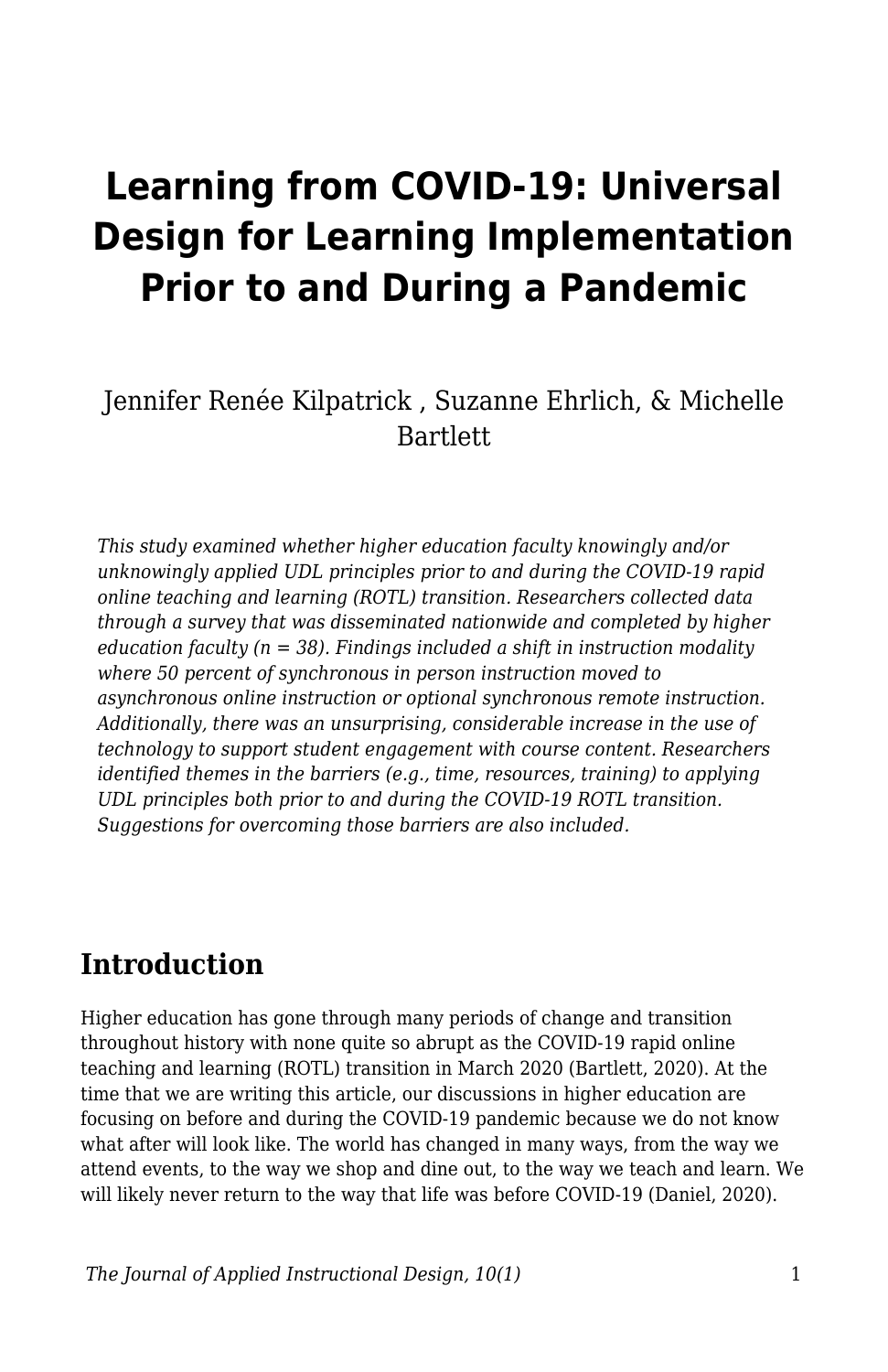Instead, we will adapt to a new normal. In higher education, we will want to learn from and continue any adaptations or innovations that were beneficial, so that we can continue to improve teaching practice.

Universal Design for Learning (UDL) is a promising approach to instruction with the potential to maximize learning experiences and minimize barriers for all students (Bernacchio & Mullen, 2007; Rose & Mayer, 2008) by using a flexible course design that incorporates UDL principles. Research indicates UDL is effective in responding to the challenges of online teaching and learning (Coombs, 2010; He, 2014; Lancaster, 2011). Knowing this, our research team was interested in determining whether or not higher education faculty were intentionally and/or unintentionally implementing UDL principles in their course design prior to and during COVID-19. We developed and disseminated a survey to explore what higher education faculty were doing nationwide.

 This survey study examined the retrospective perspectives of higher education faculty on their implementation of UDL principles in course design both prior to and after the onset of COVID-19 in Spring 2020 and Summer 2020 courses. The purpose of the study was to determine whether faculty were knowingly and/or unknowingly applying UDL principles prior to and during the COVID-19 ROTL transition. In this article, we will share what faculty reported regarding their course design, as well as barriers faced with regard to UDL implementation. The findings provide valuable insights and recommendations that could be applicable in future higher education course design.

It is important to clearly differentiate the type of online teaching and learning that happened during the ROTL transition from online teaching and learning that is intentionally planned (Hodges et al., 2020; Lambert & Schuck, 2020). ROTL vastly differs from well-planned, intentional traditional online teaching and learning. Throughout this manuscript, we will use the term ROTL to differentiate from any intentional remote or online instruction that happened prior to or during the pandemic. Given the limited time and resources to get content online during the ROTL transition, this distinction is especially important (O'Keefe et al., 2020) to the findings and interpretation of this research.

### **Universal Design for Learning (UDL)**

UDL is a framework designed to support learners by reducing barriers and maximizing learning by creating equity, and providing an opportunity for all students to achieve (Black, Weinberg, & Brodwin, 2014). It guides the design of instructional goals, assessments, methods, and materials. UDL guidelines "can be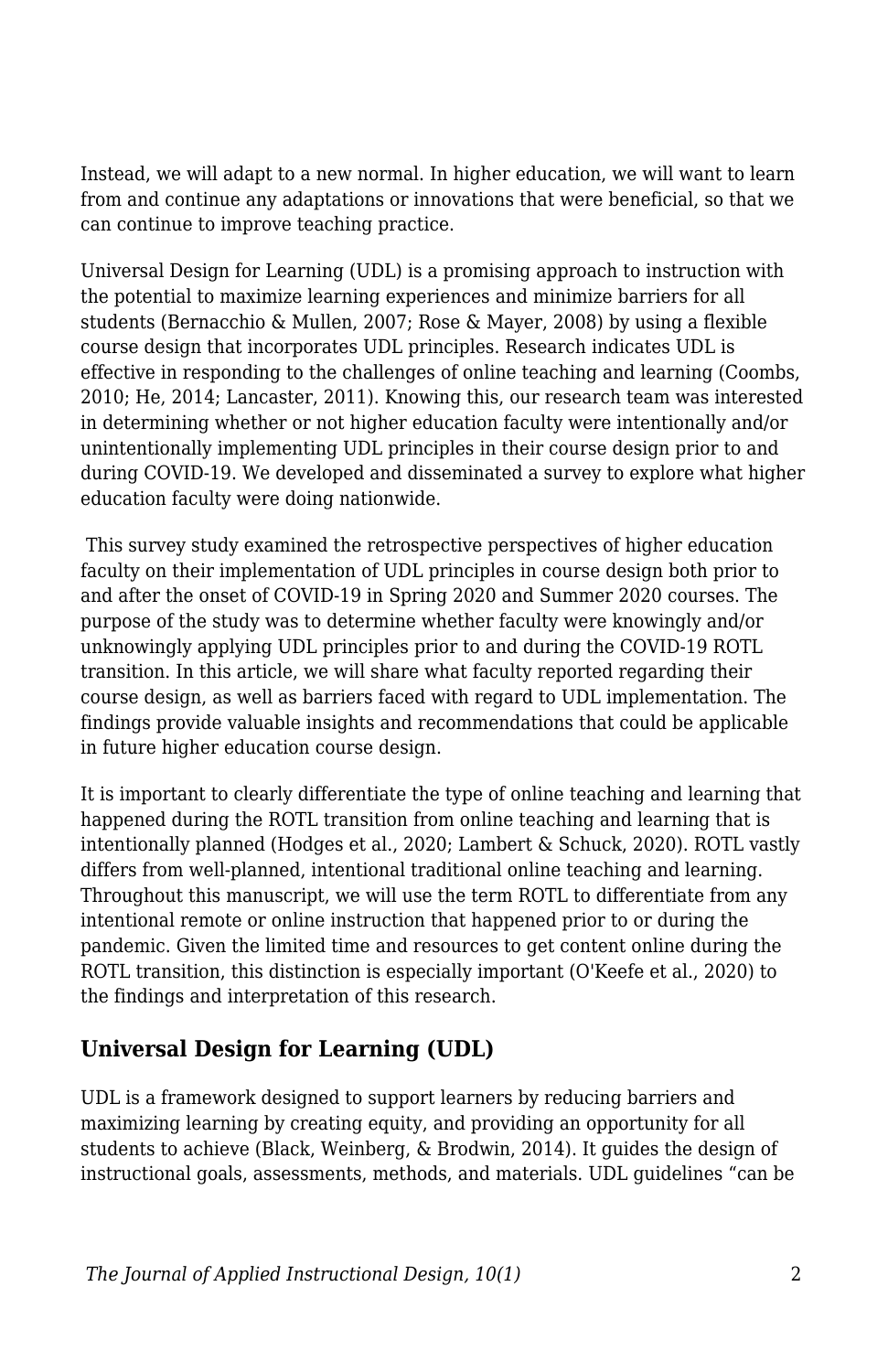applied to any discipline or domain to ensure that all learners can access and participate in meaningful, challenging learning opportunities" (CAST, 2020). The framework is organized according to three principles from CAST (2020): multiple means of engagement, representation, and action and expression. All students, including those with disabilities, can benefit from a course designed with UDL principles because there are less barriers in place (Schelly et al., 2011). While students with disabilities are able to receive accommodations in higher education classrooms, many students do not disclose accommodation needs to the university. According to Dickenson & Gronseth (2020), "UDL involves planning flexibility into curricular design from the outset, recognizing that learners are varied in their learning preferences and capabilities, motivational characteristics, and environmental constraints" (p.1008). This flexibility supports faculty and students in overcoming barriers to teaching and learning through a proactive, rather than reactive, approach. Studies find a positive effect of UDL implementation on both teachers and students with and without disabilities (Davies et al., 2013; Hall et al., 2015; Kumar & Wideman, 2014).

#### **UDL & Online**

The majority of UDL implementation and research has been done in the context of face-to-face K12 environments. However, with the continued acceleration of online course design in higher-education environments, UDL has recently been seen as valuable in shaping online course design. Quality Matters  $(QM^m)$ , a certifying body of online course design structures, recently added UDL as a measure in their primary evaluation tool (Robinson & Wizer, 2017). While QM has contributed to the spotlight on consideration for UDL in online course design and delivery, not all courses undergo review. Therefore, online courses are not necessarily assessed for the presence of UDL principles. Al-Azawei, Serenelli, and Lundqvist (2016) note while UDL adoption cannot address all the obstacles of online learning, "using multiple means of representation, expression, and engagement can motivate learners to achieve their learning goals more effectively and enjoyably" (p. 52).

When designing and delivering higher education online coursework, there are several considerations that are important. Chertoff and Thompson (2020) created a list of best practices for online instruction. Many of these practices are related to UDL principles and keeping students' needs at the forefront. While Chertoff and Thompson write with K12 education in mind, three important steps that higher faculty can employ to make sure that student needs are taken into account. First, it is vital for faculty to provide opportunities for students to share their experiences and needs and for instructors to engage in empathetic listening to make sure that students feel understood, heard, and connected (Baran & AlZoubi,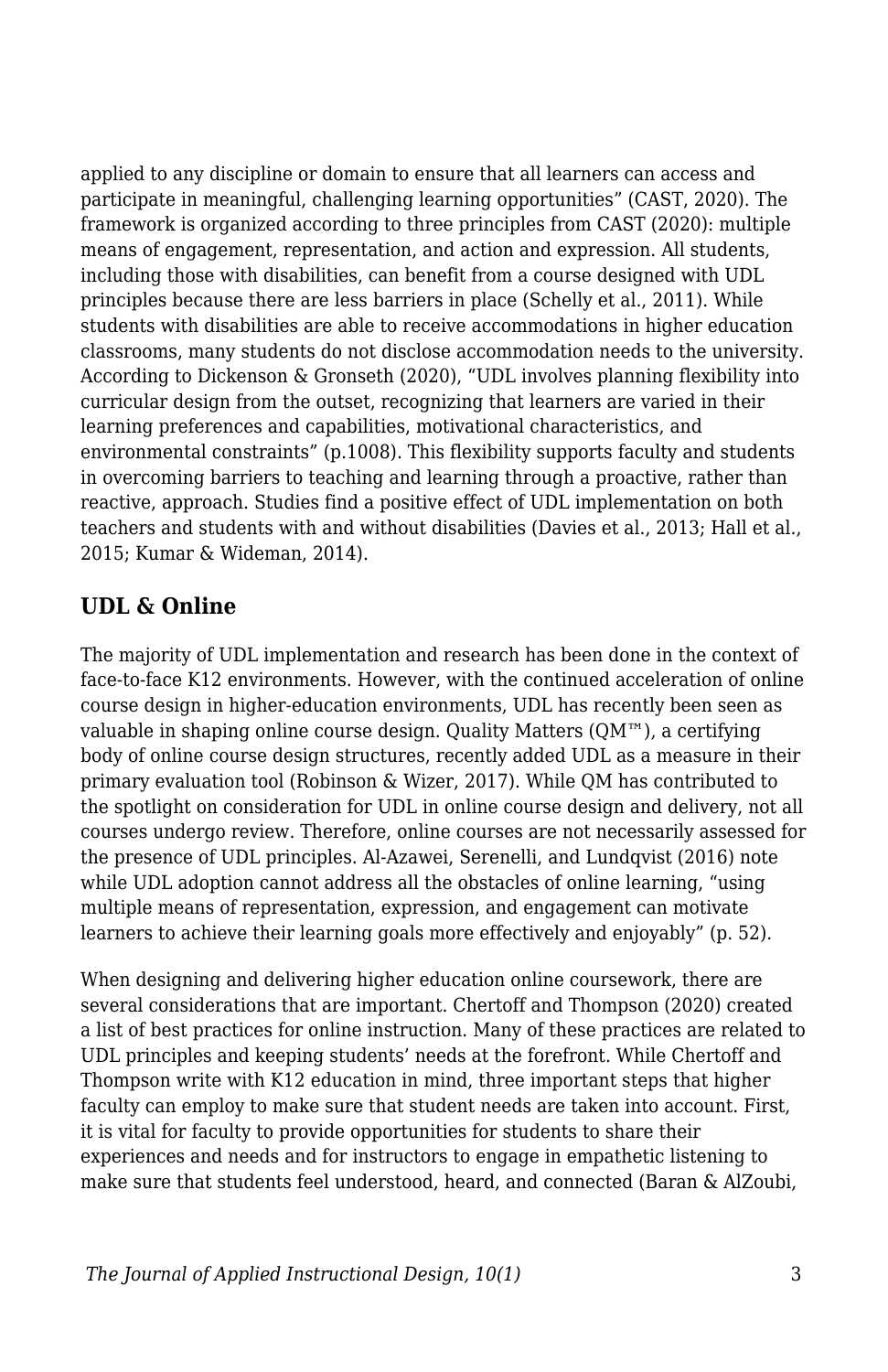2020). Second, instructors should check in frequently for understanding (O'Shaughnessy, 2020). Finally, faculty should give students ample opportunities to reflect on their learning (Costa & Kallick, 2008). Chertoff and Thompson (2020) also recommend considering motivational design principles and communicating frequently and flexibly, both of which are relevant to higher education teaching and learning.

## **UDL and Faculty**

One of the most significant gaps in UDL research is an understanding of the applicability of the framework (Al-Azawei et al., 2016). Instructors from disciplines outside of education and psychology are largely not aware of UDL principles and may not know how to implement the framework in their discipline. While UDL is still relatively new in the higher education setting, Black, Weinberg, and Brodwin (2014) found that familiarity with UDL is not significantly correlated with implementation of UDL principles. In fact, they found that some faculty were implementing UDL principles unknowingly. However, research has identified training, resources, and time as critical factors to the successful implementation of UDL (Fovet, et al., 2014; Tobin, 2018). These factors may be helpful in overcoming barriers to UDL implementation.

Faculty experience a number of barriers to UDL integration in designing online teaching and learning (Chapko, 2017). According to Kumar and Wideman (2014), preparing multiple means of representation or grading learner achievement in a UDL-inspired course design requires more time than traditional courses. Therefore, it is not surprising that time (lack thereof) is often a major barrier for faculty consideration of UDL implementation (Green, 2019). Another potential barrier is the lack of UDL training and/or resources. Haynes (2020) found that implementation is more effective when well-documented strategies for implementing UDL in online courses is available indicating a need for faculty to have clear examples for how to implement UDL in their discipline. It is important to note that faculty members cannot be the only catalyst for UDL integration in higher education. Administration and students must also become knowledgeable in understanding the value of and advocating for UDL use in support of learning design (Kramer, 2019).

### **UDL & Resistance**

Another gap in the research on UDL is examining whether there is actual resistance to implementation of UDL principles. LaRocco and Wilken (2013) surveyed higher education faculty and found they were at a stage of concern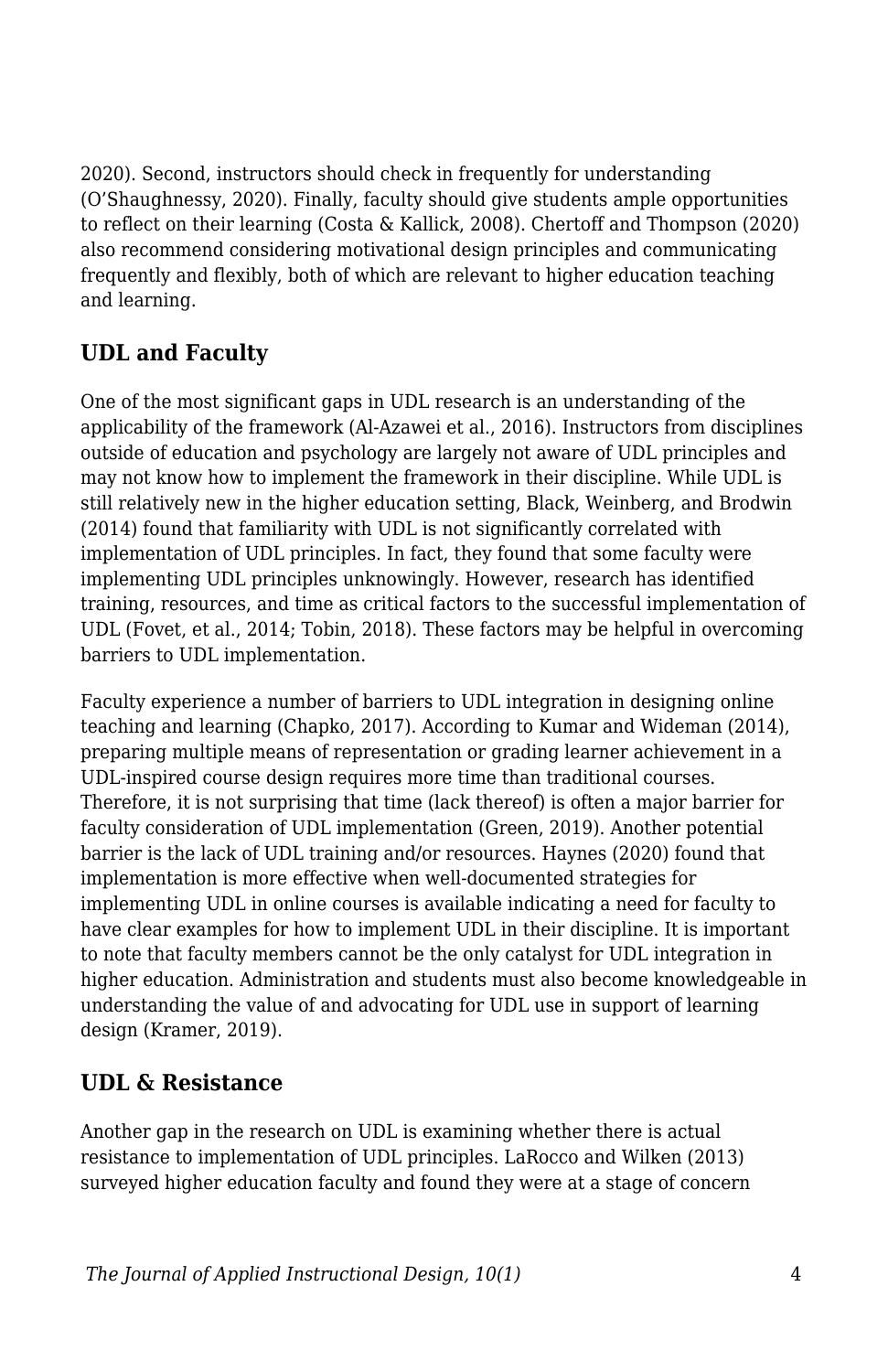(Hord et al., 2006) that centered on themselves for each of the principles of UDL. In other words, "individuals are most often thinking about how an innovation will affect them personally, and what is required on their part in terms of effort, time commitment, and knowledge and skill development" (p. 9). They concluded that non-users were likely due to a lack of campus-wide initiatives and the limited research on application in postsecondary settings. Fovet (2018) suggests there is resistance and that the resistance is related to technology integration. He asserted "UDL becomes almost mythically feared because teachers assume that a mastery of technology is required before one can use and implement the framework" (p. 8). Naturally, training in UDL and technology supports integration of UDL; however, existing structures may not have values embedded to support the mindset and action of UDL implementation across an institution. There needs to be a systematic institutional approach for implementation to be successful. Fovet (2018) found that schools in Canada attempted the following approaches to respond to barriers, including resistance: ecological context mapping, top-down and bottom-up implementation, communities of practice, demystifying the role of technology, focusing on sustainability, and strategic planning.

## **Purpose**

While there is an ongoing demand for further research on the implementation of UDL, suddenly now there is an additional need to examine the impact of COVID-19 on implementation of UDL principles. We hypothesized the ROTL (Bartlett, 2020) course delivery impacted the ways in which faculty approached engagement, representation, and action and expression in higher education courses. This study examined these impacts via a retrospective faculty perspective. Faculty, many of whom were not experienced with online teaching, suddenly and unexpectedly encountered a number of new instructional design challenges as they adapted instruction to an online format for the remainder of the Spring 2020 semester and into the Summer 2020 semester.

Although the Centers for Disease Control and Prevention (CDC) publishes recommendations on school preparedness for pandemic flu (CDC, 2017), schools, both K-12 and higher education institutions, were underprepared for the sudden instructional impacts of the COVID-19 pandemic (Bartlett & Warren (2021). Many higher education institutions have documented plans for the continuity of education during a pandemic. In fact, it is often referenced in course syllabi. While institutions have not faced a pandemic with this level of impact in the last century, they did have opportunities to learn from past pandemics, including the H1N1 pandemic in 2009.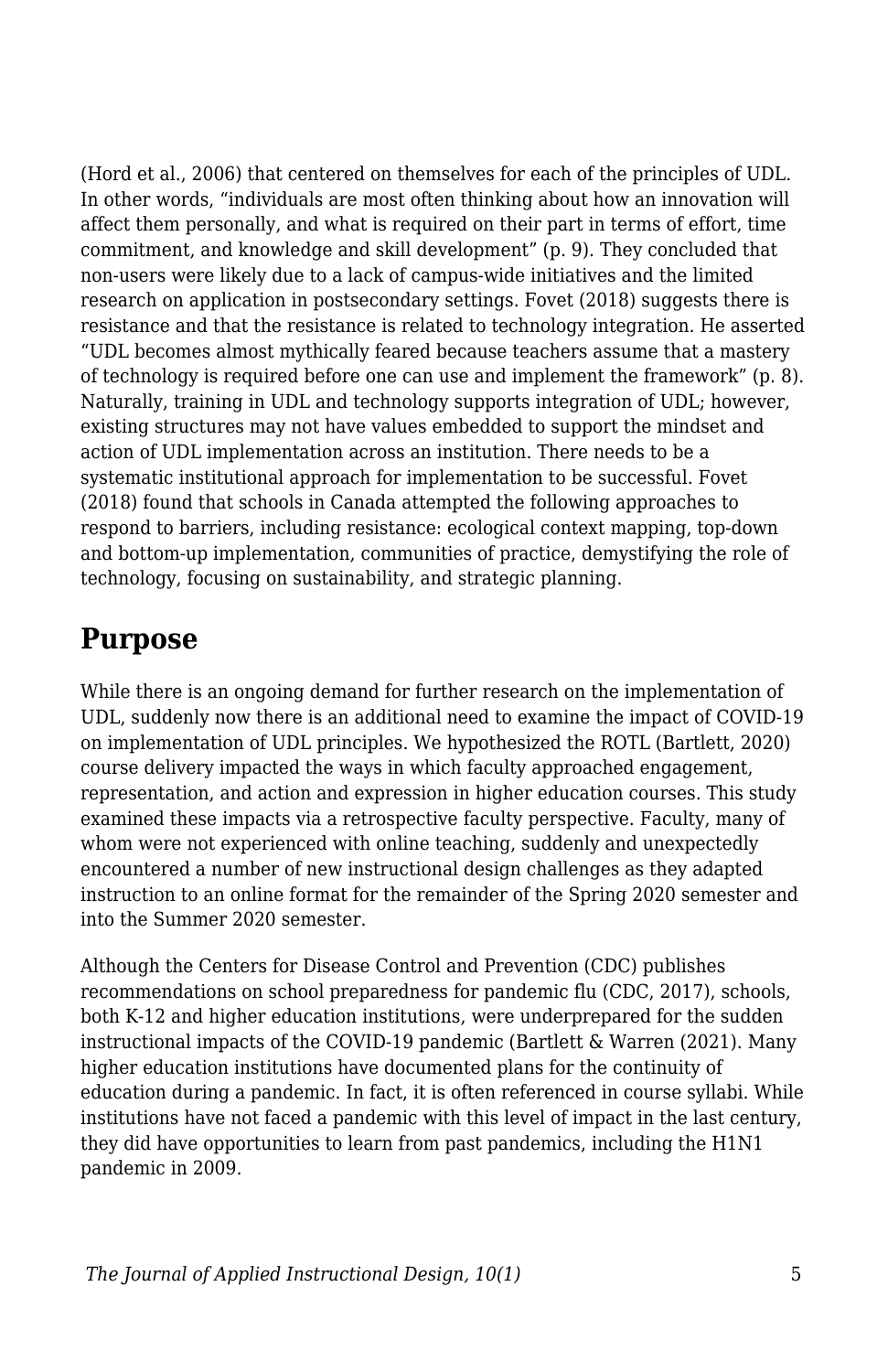The Center for Infectious Disease Research and Policy (CIDRAP, 2010) published a report on lessons learned from twelve universities during the H1N1 pandemic. The report identifies the lessons learned and actions and challenges ahead. CIDRAP outlines that institutions prepare for flexible modification of attendance policies and provide "distance learning," and the report emphasizes developing distance learning capabilities in some institutions, including teaching strategies, faculty preparation, and information technology infrastructure. Similar to CIDRAP (2010), we aim to document lessons learned from this pandemic and discuss potential challenges and responses in the future. The purpose of this study was to examine implementation of UDL by higher education faculty, exploring whether knowledge of UDL principles and strategies better prepares faculty to provide instruction and continuity in the event of future pandemics or emergencies.

# **Methods**

In this study, we collected data using an open-ended survey and analyzed data using qualitative analysis methods. The survey, developed by the research team, was distributed through various instructional design and higher education networks using listservs and social media to capture a wide-range of participants. The survey, which consists of a total of 14 questions, was designed to gather data on course modalities, application of UDL principles, and perceived barriers to the application of UDL principles through questions regarding pre- and post-COVID-19 instructional practice. In August 2020, participants were asked to reflect on their Spring 2020 and Summer 2020 courses, to consider their instruction prior to and during the COVID-19 ROTL transition, and to answer the questions accordingly. The following primary research questions guided both the development of the survey and the analysis of the data:

- 1. How did higher education faculty engage students with course content preand post-the onset of COVID-19?
- 2. How did higher education faculty represent course content pre- and postthe onset of COVID-19?
- 3. How did higher education faculty assess students' knowledge/understanding of course content pre- and post-the onset of COVID-19?
- 4. What barriers do higher education faculty report around implementation of UDL principles during course design and development both pre- and postthe onset of COVID-19?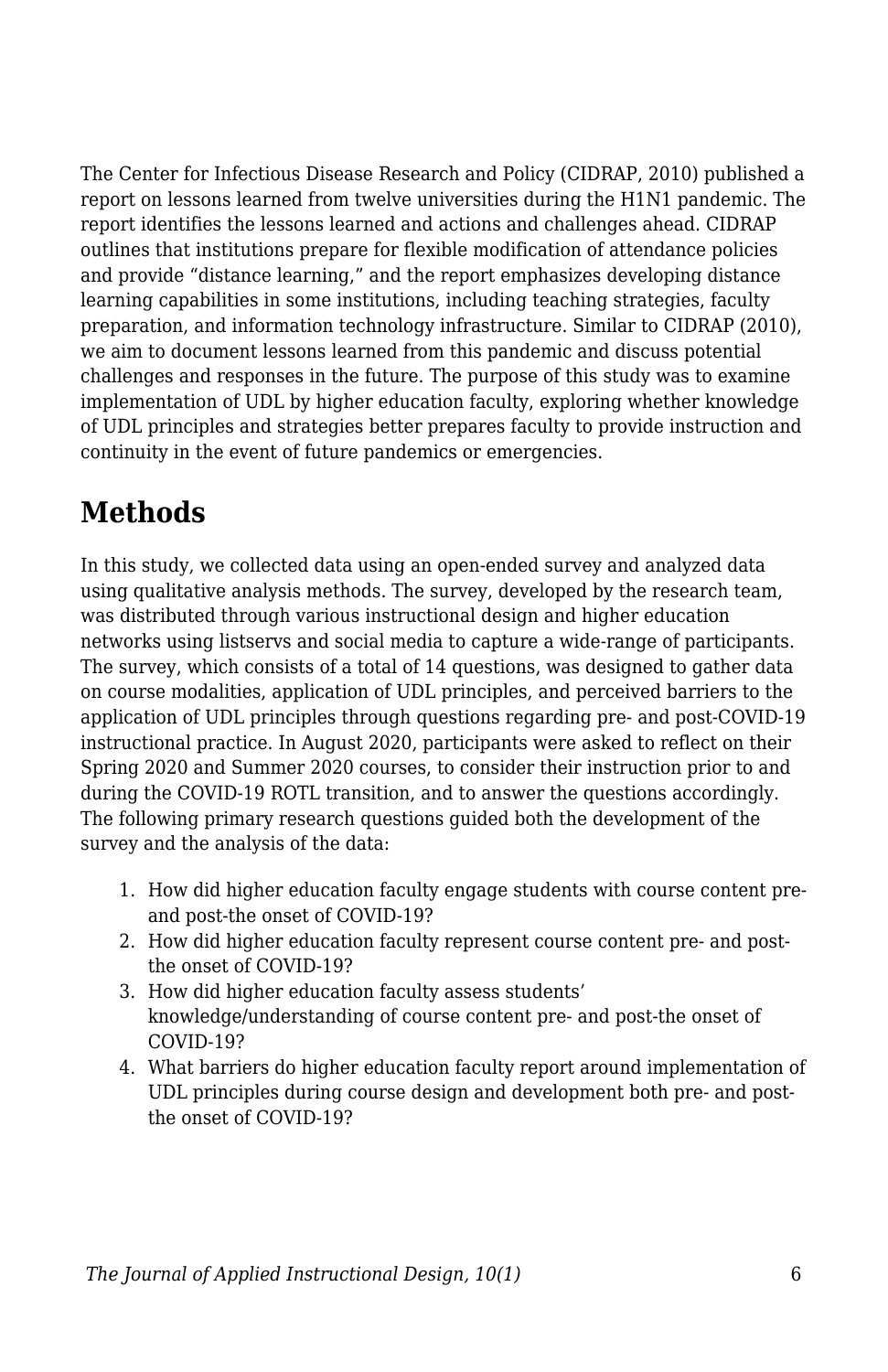#### **Instrumentation**

 The online survey was designed by the researchers to examine higher education faculty perceptions about UDL prior to and during the COVID-19 pandemic that caused many instructors, who were inexperienced in online teaching and learning, to shift rapidly to teaching in online environments. The online survey, which can be found in the Appendix, consisted of a total of 14 questions organized into seven sections. The first section consisted of two multiple-choice questions about the course format prior to and during COVID-19. The second section included only 1 question, which asked whether or not faculty used UDL in their courses prior to and during COVID-19. After completing section two, participants were provided with a definition of UDL. In sections three through six, they were asked to respond to nine open-ended questions that were grouped into sections according to the constructs being examined in the four research questions: *engagement, representation, action and expression,* and *barriers.* We chose to use an openended question design for the questions because of the disadvantages of leading participant responses with a closed question design (Krosnick, 1999). Prior to each of these sets of questions, participants were provided with definitions of the construct being examined in the section. In section seven, participants were asked to respond to two multiple choice demographic information questions to provide the research team with context for their responses.

### **Data and Participants**

Faculty from four-year higher education institutions were invited to participate in the study through purposeful sampling. The survey was administered via Google Forms, and participants were asked to give informed consent prior to beginning the survey and provided with contact information for the researchers. A total of 41 participants began the survey; however, only 38 participants completed all questions in the survey. These 38 participants were used in the analysis. Table 1 provides information regarding the participants' course modality prior to and during COVID-19 instruction. The survey question allowed for multiple responses by participants to indicate the various formats they taught their courses. As a result, there is overlap in the responses, and the numbers for each modality add up to a total  $(n = 53; n = 39)$  that is greater than the total number of participants  $(n = 38)$ .

Table 1

Modality of Instruction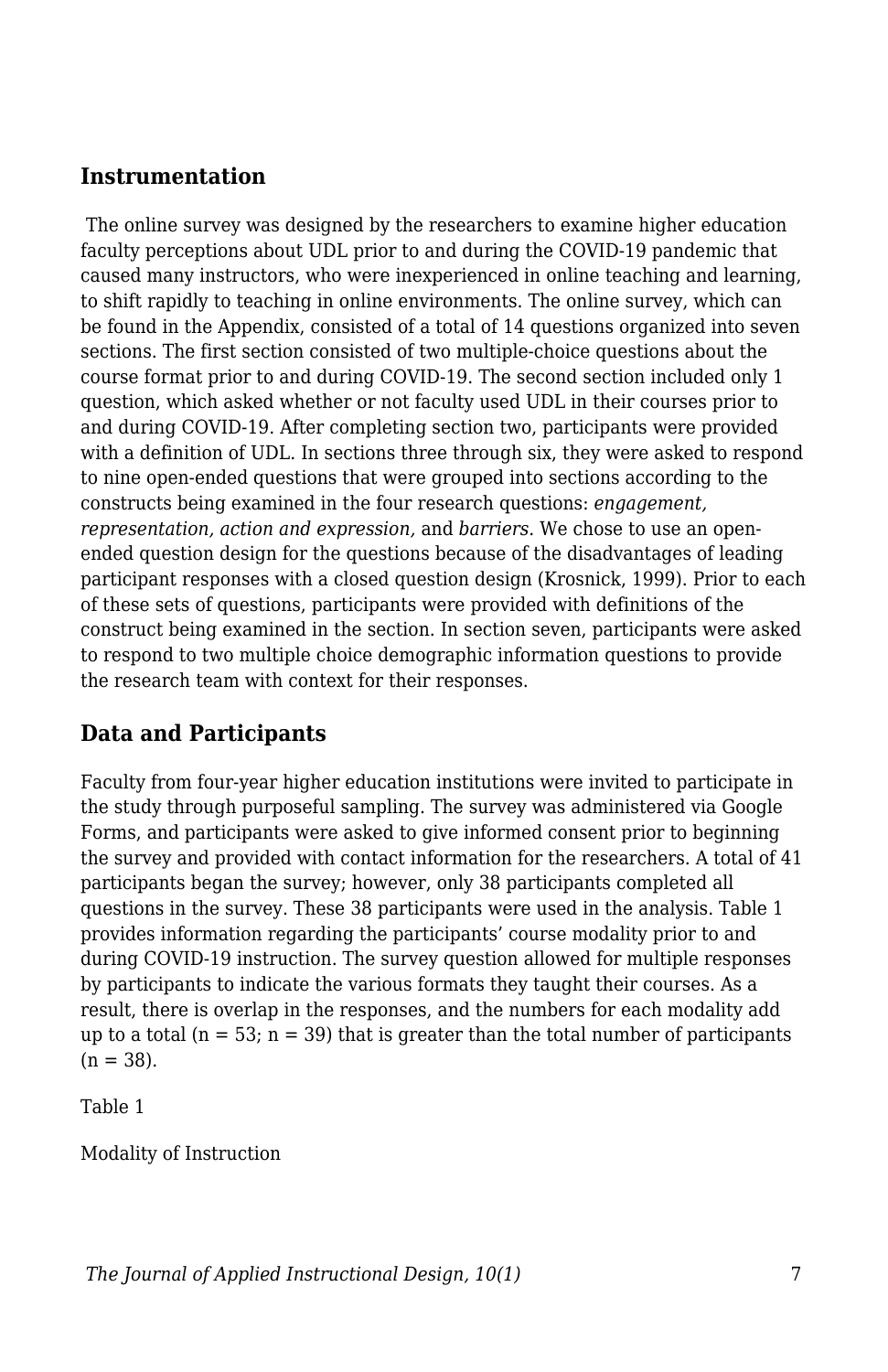|                             | Pre COVID-19 | <b>During COVID-19</b> |
|-----------------------------|--------------|------------------------|
| In Person                   | 30           | N/A                    |
| Online Asynchronous         | 15           | 19                     |
| Required Online Synchronous |              | 13                     |
| Optional Online Synchronous | N/A          | 15                     |
| Hybrid                      | 6            | N/A                    |
| Other                       | $\theta$     |                        |

Prior to the pandemic a majority ( $n = 30$ ) of participating faculty taught some or all in-person courses. During the pandemic, a portion of these faculty members (n  $= 11$ ) transitioned to required attendance synchronous online learning, half (n = 15) transitioned to optional attendance synchronous online learning sessions, and the remaining  $(n = 4)$  transitioned to asynchronous online learning. While the majority of participants ( $n = 27$ ; 71%) indicated that they believed they did apply UDL principles both before and during the pandemic, some participants ( $n = 5$ ; 13%) indicated that they did not know what UDL was.

Because course-level and course size impact course design, we also asked about these topics to provide context for the participants' responses to the questions about UDL principles. Participants were asked (see Figure 3) to indicate the level of students they primarily taught (i.e., freshman, sophomore, junior, senior, masters, doctoral, other). Participants were permitted to select more than one response, so there is overlap in the following participant responses: 19 (50%) taught freshmen, 18 (47%) taught sophomores, 16 (42%) taught juniors, 15 (39%) taught seniors, 11 (29%) taught Masters students, 6 (16%) taught doctoral students, and 2 (5%) taught other (e.g., JD, MD) students. See Figure 1.

Figure 1

Level of Course(s) Taught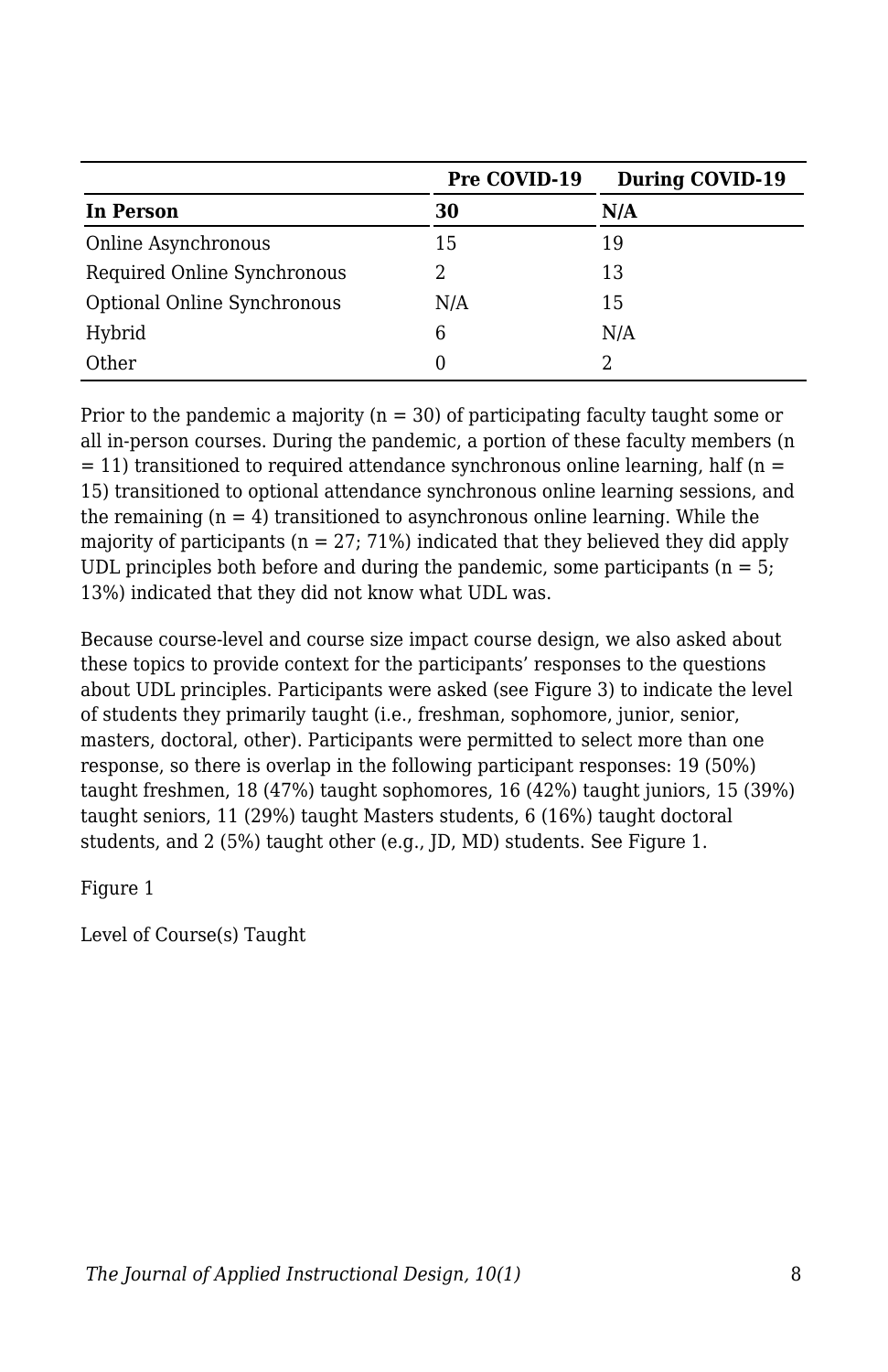

Participants were also asked about the size of their courses. Again, because participants were able to select more than one response, there is overlap in the responses that follow: 25 (66%) taught courses of 25 students or less, 15 (39%) taught courses of 26-50 students, six (16%) taught courses of 51-100 students, and four (11%) taught courses of over 100 students. See Figure 2.

Figure 2

Average Course Enrollment Size(s)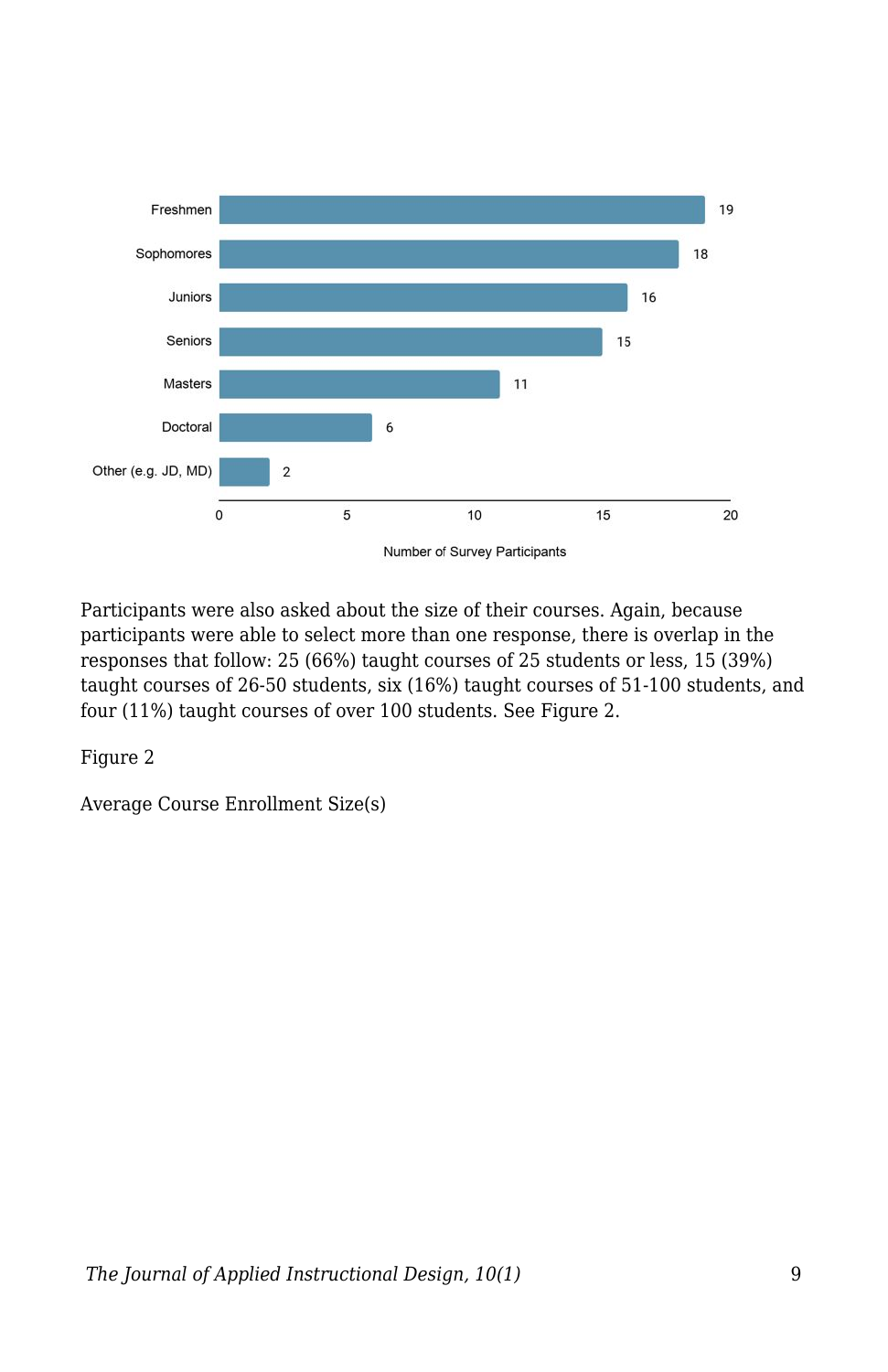

### **Data Collection and Ethical Considerations**

Data was collected for several weeks at the beginning of the Fall 2020 semester. We used purposive volunteer sampling in order to not limit the data findings by geography, discipline, or institution-type. Higher education faculty teaching in Spring 2020 at any type of four-year institution (e.g., state college, public university, private university) were eligible to participate. Survey recruitment was done via higher education organization listservs as well as relevant social media groups. The recruitment statement contained information regarding the IRB approval, the study, and the research team, along with a link to the survey created on Google Forms. Participants provided informed consent prior to beginning the survey and were not contacted for follow-up. The survey was intentionally designed to take approximately 10-15 minutes to complete, knowing higher education faculty are limited in the time they have to participate in survey research.

#### **Data Analysis**

Data was read in its entirety by all three researchers before applying a manual, open, qualitative coding process in Google Sheets. We began with using open coding (Strauss, 1987; Strauss & Corbin, 1990) examining the responses for the set of questions in each section to identify the differences between the pre- and post-COVID-19 responses for each participant. We then used the differences in the participants' responses to create both descriptive and in-vivo codes (Saldana,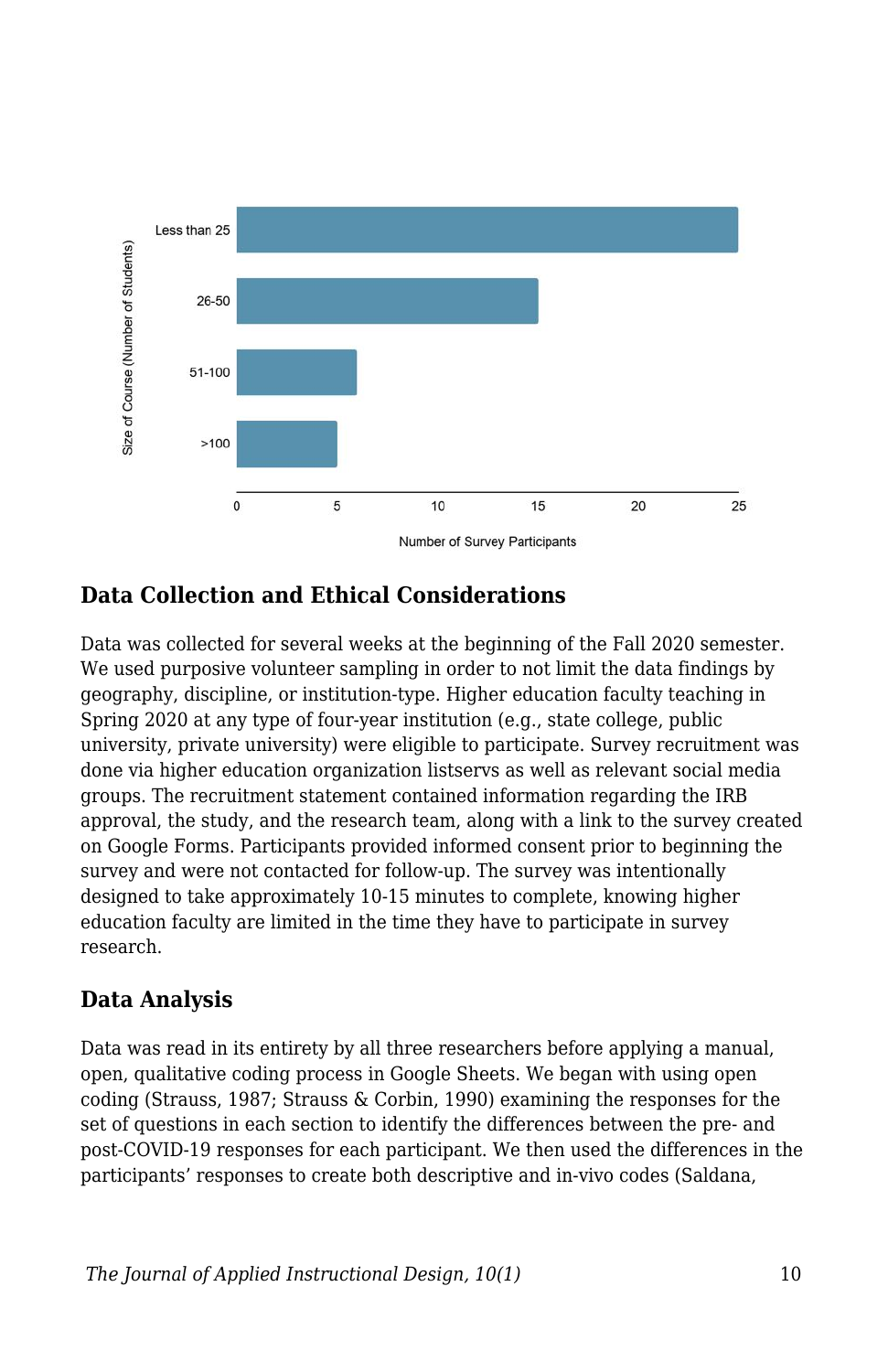2016). In subsequent rounds of analysis, we identified patterns in the data (Miles & Huberman,1994) and collapsed similar codes into categories (Lincoln & Guba, 1985). Throughout all rounds of analysis, all three researchers engaged in analysis of the data and met several times to understand varying perspectives, illuminate blind spots, and develop a group consensus (Harry et al., 2005). Triangulation (Patton, 1999) was used to establish credibility and confirmability (Lincoln & Guba, 1985).

# **Findings**

## **Modality**

Upon initial review of the data, responses to survey questions 1 and 2 demonstrated a substantial *synchronous-to-asynchronous shift* in instructional modality pre-COVID-19 instruction to during COVID-19 instruction. Of the 38 participants, 30 taught face-to-face prior to the pandemic. Of these 30 instructors, 15 moved to a required synchronous online format, 11 moved to an optional synchronous online format, and four moved to an asynchronous online format. Roughly half of the instructors who originally delivered synchronous instruction moved from required weekly synchronous interaction with students to primarily asynchronous interaction with students. This notable shift potentially impacts engagement, representation, and action and expression as a result of COVID-19 (Smith, 2020). Because we did not ask what was required or suggested by participants' institutions, it is unknown whether these modality decisions were made by institutions, faculty, or a combination of the two.

### **Engagement**

RQ1: *How did higher education faculty engage students with course content preand post-the onset of COVID-19?* Faculty identified various instructional methods for representation of content pre-COVID-19 such as whole group discussion, small group discussion, discussion boards, group activities/projects, practice/demonstration of skills, and presentations. The majority of participants indicated distinct changes in the strategies used to engage students during COVID-19. In examining the changes made in the engagement strategies used by faculty after the onset COVID-19, there was an unsurprising substantial increase in engagement through technology. See Table 2.

Table 2

Methods Used Pre and Post Onset of COVID-19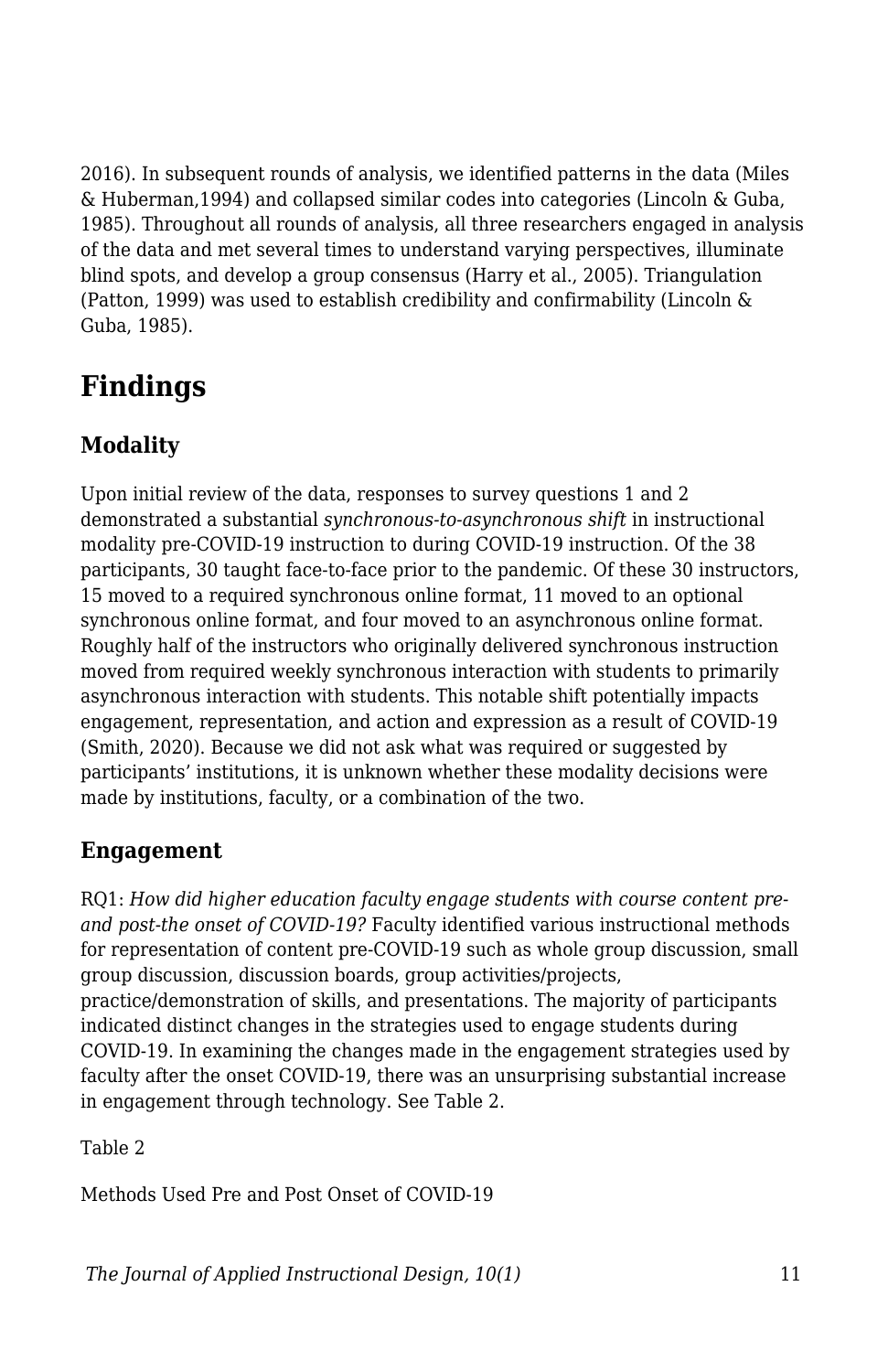| Principle              | <b>Methods Reported</b>                                                                                                                                                                                      | <b>Changes during COVID-19</b>                                                                                                                                                                                                               |
|------------------------|--------------------------------------------------------------------------------------------------------------------------------------------------------------------------------------------------------------|----------------------------------------------------------------------------------------------------------------------------------------------------------------------------------------------------------------------------------------------|
| <b>Engagement</b>      | • Whole Group Discussion<br>• Small Group Discussion<br>• Discussion Boards<br>• Group Activities/Projects<br>• Practice/Application of<br>Skills<br>• Presentations                                         | • Majority indicated distinct<br>changes<br>• Increased use of<br>technology<br>• Increased use of<br>discussion boards<br>• Use of breakout rooms,<br>virtual polling, wikis, and<br>chat features                                          |
| Representation         | $\cdot$ Lecture<br>• Discussion<br>• Assigned Readings<br>• Videos<br>• Slides<br>• Handouts/Worksheets<br>• Writing on Board<br>• Interaction/Practice<br>• Attention to accessibility                      | • Approximately half indicated<br>changes<br>• Methods were eliminated.<br>added, and/or replaced<br>• Increased attention to<br>accessibility<br>• Use of videos, podcasts,<br>video conferencing, and<br>narrated screencasting            |
| Action &<br>Expression | • Quizzes<br>$\cdot$ Exams<br>• Application & Skills-Based<br>Assignments<br>• Written Assignments<br>• Reflection Assignments<br>• Presentations<br>• Discussion Boards<br>• Projects (Group &<br>Research) | • Approximately half indicated<br>changes<br>• Most common change was<br>the elimination or replacement<br>of exams and skills-based<br>assignments<br>• Some added assignments<br>• Some provided of options for<br>assignments/assessments |

Prior to COVID-19, participants indicated that discussions took place in whole groups and small groups via face-to-face conversations, discussion boards, and Facebook groups. During COVID-19 there was increased mention of discussion board use. Participants also noted the use of breakout rooms, virtual polling, and chat features to engage students in whole group and small group discussions (Lowenthal et al., 2020). One participant used the chat feature and mentioned less engagement post-COVID-19. Another participant chose to eliminate discussion, but added individual student conferences. While one participant eliminated group activities, most faculty indicated that group activities were still conducted with the support of breakout rooms, wikis, and other digital collaboration tools. Additionally, one participant noted adding group activities post-COVID-19. Although one participant mentioned reducing the scope of group projects, most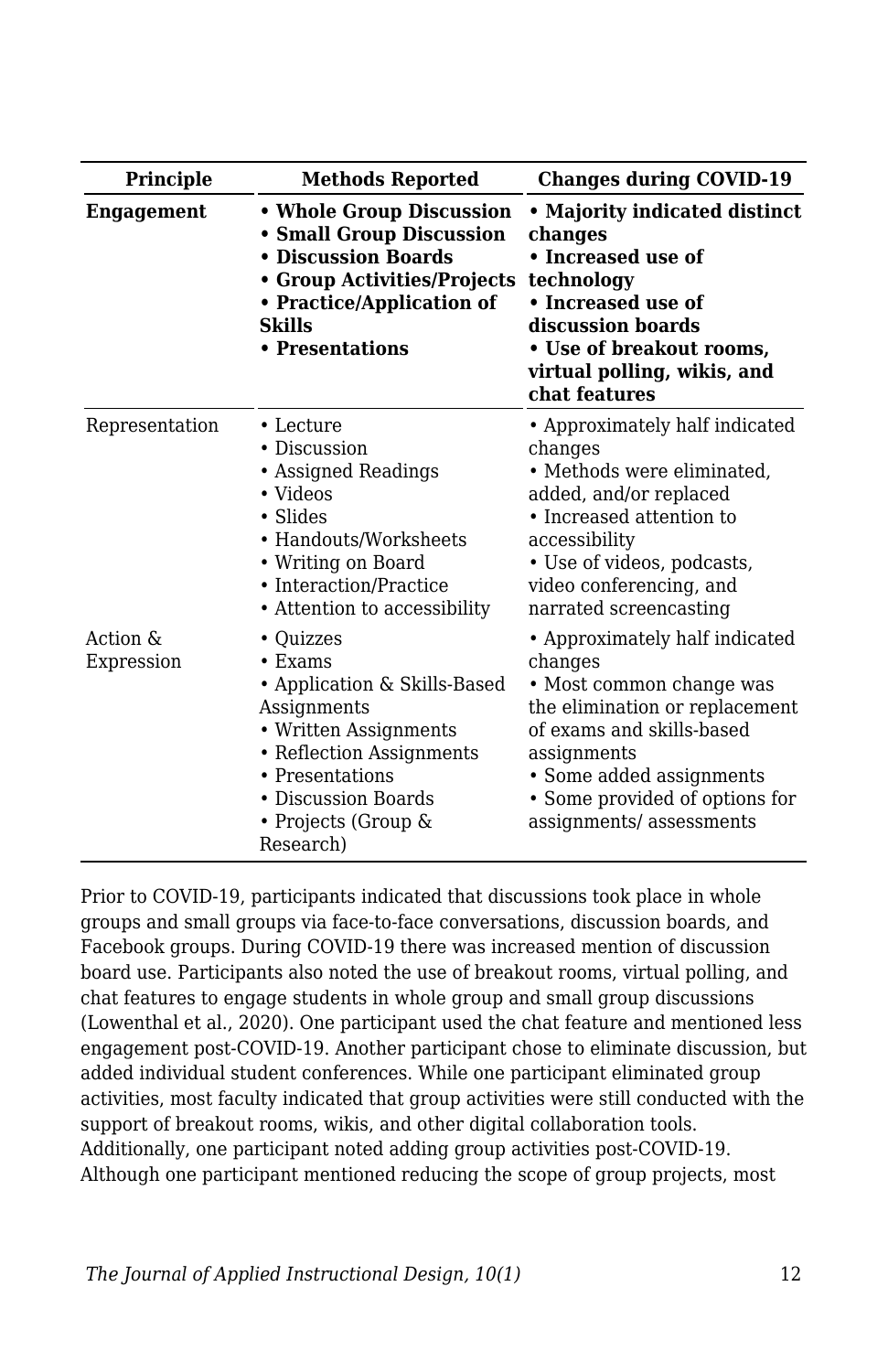participants indicated the same level of group projects and skills-based learning, and one faculty member added more "hands-on project-based learning opportunities." One participant noted that live demonstrations were replaced by virtual demonstrations (i.e., via telepractice).

It is not surprising that the use of technology emerged as a significant change noted from pre-to post-COVID-19, as faculty needed to use technology to accomplish the same types of engagement they used prior to COVID-19 (Johnson et al., 2020). Participants provide insight into *how* technology tools can be used for engagement purposes. One participant wrote:

I think that the engagement aspect post COVID-19 also required me to have extra flexibility as STUDENTS transitioned. Just because \*I\* knew about all of this did not mean \*they\* did and I found that students (across the board for different delivery types) needed a lot of grace in their transition. I had to remember that everyone was learning FROM a different place (both metaphorically and physically) than they may have been accustomed to (just as I was teaching from a different place in the same way).This fluidity of my teaching and acceptance of them made a big difference to the students (based on their feedback and continuation of the course post COVID-19).

The effort of faculty to quickly adapt and incorporate new technologies was noted in their use of Zoom, Team, and other platforms not only to host class sessions, but also to connect with students one-on-one for meetings and debriefings. Technology was a bridge for learning and a means of engaging with students. Without technology the same methods of engagement would not have been possible. While this highlights synchronous connections, asynchronous video also provides an alternative for engagement as highlighted in the study on moving beyond Zoom by Lowenthal et al. (2020).

#### **Representation**

RQ2: *How did higher education faculty represent course content pre- and post-the onset of COVID-19?* Faculty identified various instructional methods for representation of content prior to COVID-19 such as lecture, discussion, assigned readings, videos, slides, handouts/worksheets, writing on a board, and interaction. Additionally, attention to accommodations and accessibility was noted by several participants who taught online pre-COVID-19 (Smith, 2020). For example, faculty used closed captioning, American Sign Language (ASL) translations, and alt-text for images. These additions made their content more accessible for English Language Learners, as well as students who are deaf, hard of hearing, and/or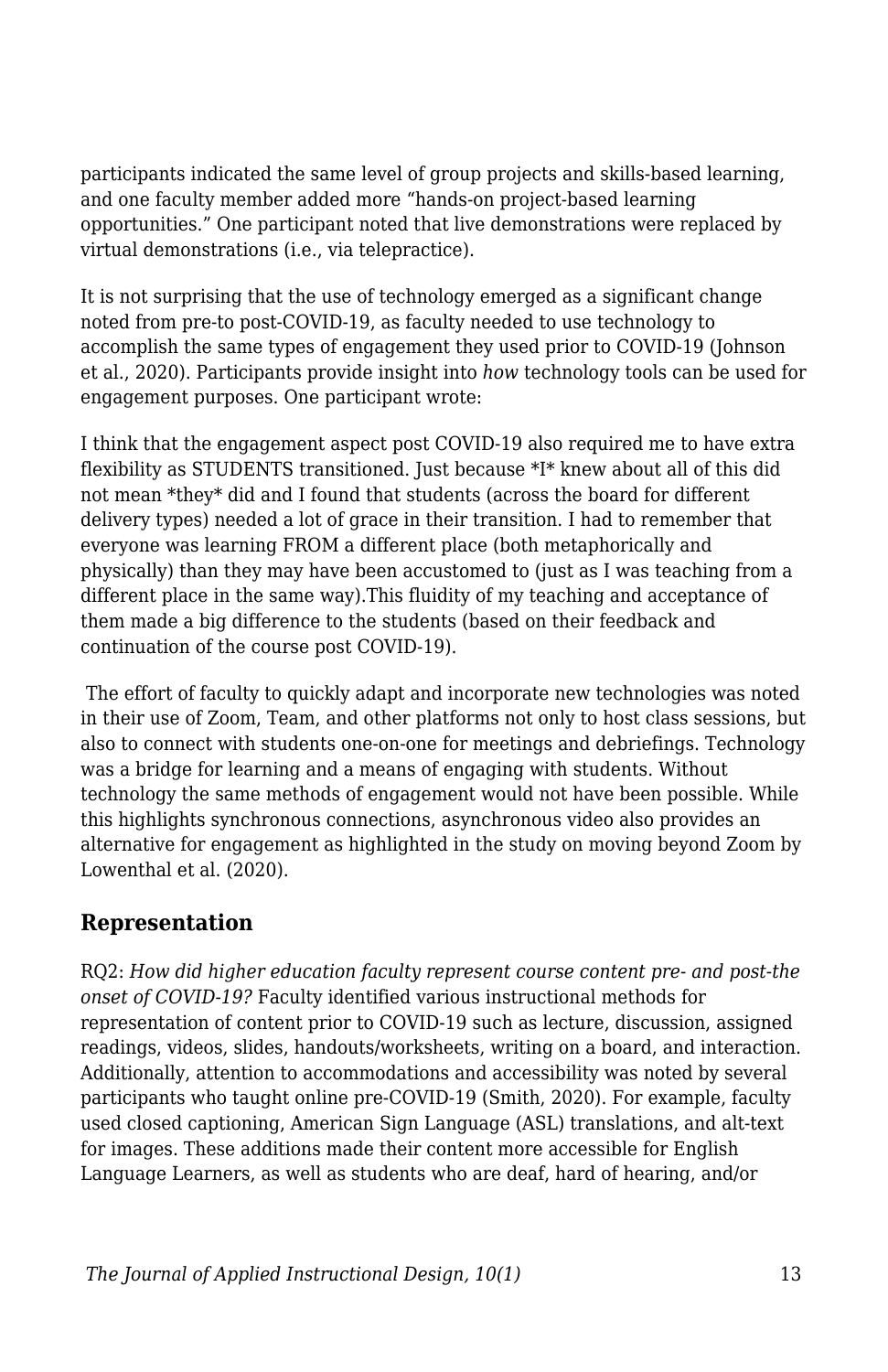visually impaired. Participants also included some responses to these questions that were related to engagement (i.e., RQ1) both individually and in groups. For example, they noted "exercises to apply the knowledge" and "group work to work on example problems." See Table 2.

Approximately half of the participants indicated that there was no change in the representation of course content after the onset of COVID-19. Other participants indicated that they had eliminated, added, or replaced representation strategies previously used (Johnson et al., 2020). For example, two participants eliminated discussion. However, two participants added online discussion forums. Participants also added videos, podcasts, video conferencing, and narrated screencasting. Some participants also indicated attention to accommodations and accessibility. For example, they provided slides and recordings of synchronous lectures. One instructor indicated that labs were replaced by videos, simulations, and animations. This demonstrates the potential for establishing digital resilience in learning from the pivot and what will last beyond this remote and online learning event (Baghat & Kim, 2020).

## **Action and Expression**

RQ3: *How did higher education faculty assess students' knowledge/understanding of course content pre- and post-the onset of COVID-19?* Participants noted the use of the following primary methods of action and expression in their courses: quizzes, exams, application and skills-based assignments, written assignments, presentations, and reflections. Also mentioned were discussion boards, group projects, research projects, and homework. Discussions did not specifically address whether content was designed and easily transferred to the online space, which could have been a contributing factor in the decision-making process for assessments (Chang & Fang, 2020). See Table 2.

In examining the changes from instruction prior to and during COVID-19, we found that approximately half of the participants did not change their assessment methods. For example, one participant used reflective journals/blog posts, quizzes with unlimited attempts, writing assignments, and lesson activities both prior to and during the pandemic. Another reported reflective journaling, quizzes, exams, skill-based assignments both prior to and during the pandemic. Among the participants who made changes, the change most common was elimination or replacement of exams and skills-based assignments. While many participants chose to move exams online, some eliminated exams. One participant replaced exams with quizzes and open-book assessments. Another participant replaced exams with a skills-based project. Participants were creative in their approach to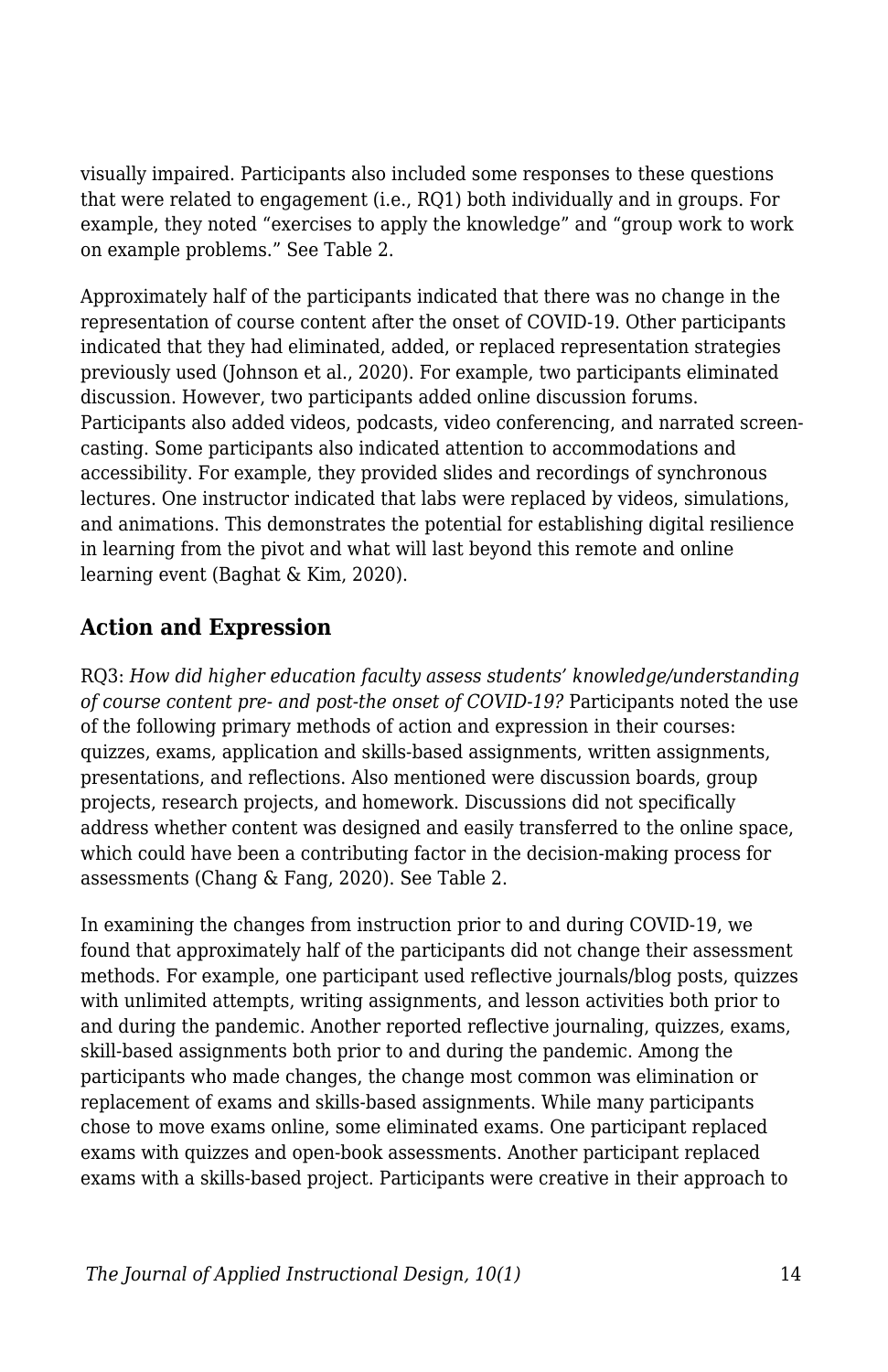skills-based assignments. One participant replaced a live practicum with a simulated project. Another participant replaced skills-based assignments with discussion boards.

Some participants added assignments, such as quizzes and self-reflections. Some faculty provided additional choices post-COVID-19. For example, one participant adjusted the assessment format by giving students additional options to demonstrate learning, they wrote "gave students additional options, for example, write a 5-page paper or create a 10-minute video or podcast that discusses the topic and cites sources. The objectives are the same but the delivery can be to their comfort." Another participant allowed students to do a group/team project, as was originally assigned, or to submit an individual project. In summing up the changes to assessment, one participant wrote, "There was very little change in how I assessed students (it was just a change in how they delivered their knowledge to me)."

#### **Barriers and Challenges**

RQ4: *What barriers do higher education faculty report around implementation of UDL principles during course design and development both pre- and post-the onset of COVID-19?* The majority of participants (73%) reported intentionally applying UDL principles both before and during COVID-19; however, in response to survey questions 10 and 11, a majority of participants also listed specific barriers to application of UDL principles both pre-and post-COVID-19, with only five participants reporting no barriers pre-COVID-19 and four participants reporting no barriers post- the onset of COVID-19.

Participants primarily reported a lack of awareness, resources, time, and technology tools as barriers to UDL both before and after the onset of COVID-19. See Figure 3. A total of seven participants indicated unawareness of UDL principles. One participant indicated unawareness mostly. Hadn't sat down and figured out what it would mean in my courses." Nine participants indicated lack of supports/preparedness. Some of these participants there was a "lack of examples," lack of "university guidance," "lack of familiarity with best practices," and "lack of awareness on how best to accomplish UDL in a remote teaching/learning environment."

Insufficient time was the most commonly reported barrier to UDL application both pre-and post-COVID-19. Over half of the participants responded "it's very time consuming" and "I feel like I'm already stretched too thin by just doing the very, very basics." One participant replied "it takes time, preferably free of distraction,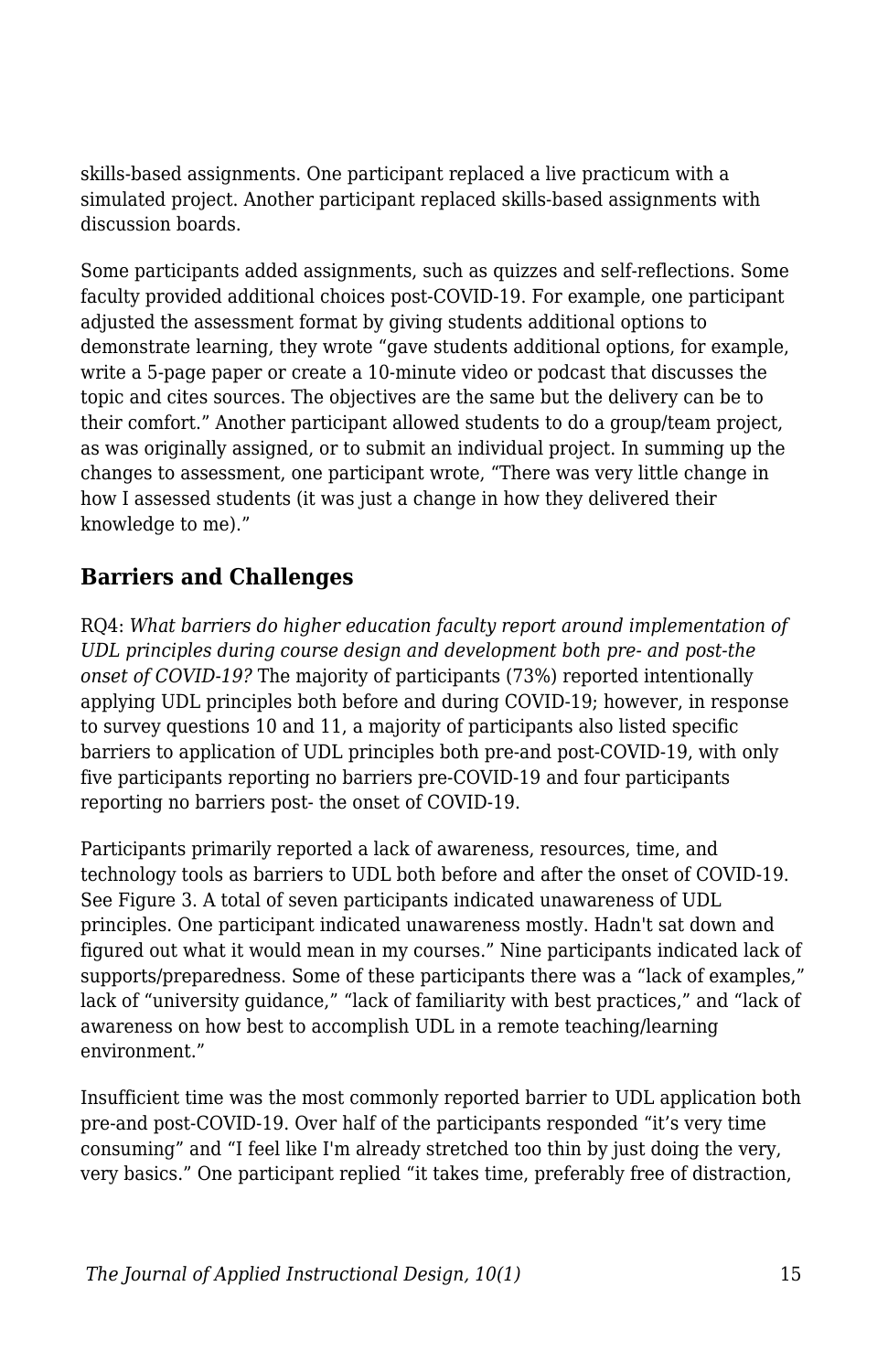to think about additional options and opportunities for students to interact with content and express their learning." Another indicated "survival; playing too many roles outside of instructor, both personally and professionally (chief tech officer, chief homeschooler, chief cook and cleaner, chief mentor and emotional support for students)."

Technology was another commonly cited barrier to application of UDL, especially post-COVID-19, with almost one third of participants providing responses related to technology availability. One participant specified a "lack of easily accessible resources (OERs) that were available," while another mentioned a "lack of technology available in F2F classrooms." Post-COVID-19, many participants mentioned additional technology barriers, including student lack of access to highspeed internet and the limitations of platforms (e.g., Zoom) used by their university. This finding was similar to barriers noted in Bhagat and Kim (2020).

#### Figure 3

Barriers: Lack of Awareness, Resources, Time, and Technology



Four participants indicated that they (intentionally) did not attempt to implement UDL. Two of these participants reported that the course had already been designed and they did not make any changes. One reported that the course was "already designed for UDL." However, the other did not explain whether or not the course design applied UDL principles. Additionally, two participants reported lack of desire to implement UDL. One participant wrote, "Never heard of UDL. Sounds like pretty much everything else out there. I have been teaching asynchronously online for 20 years and figured out how to make this work some time ago."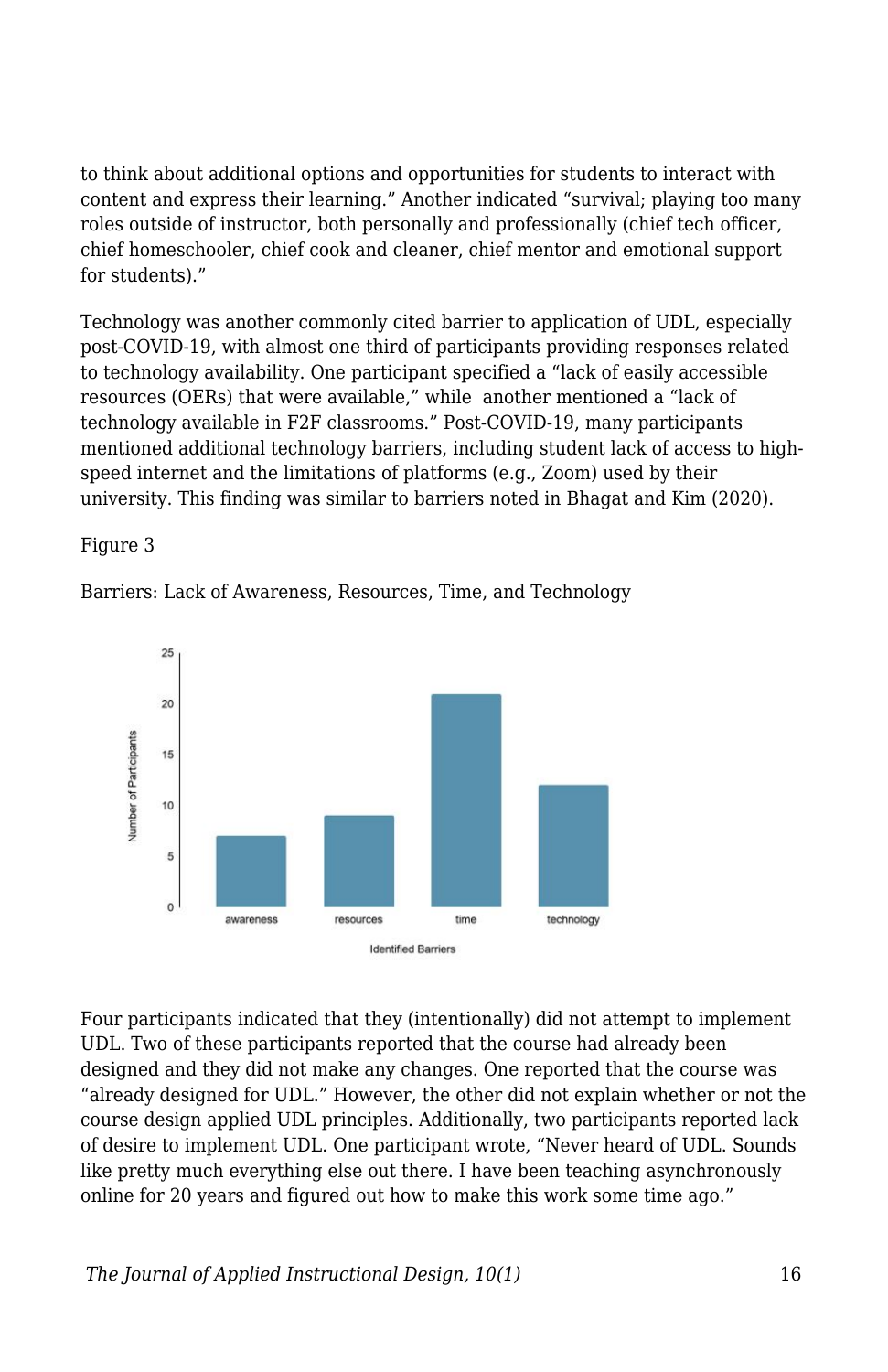Another replied, "I don't know of specific barriers, I tend not to like initiatives like this (and I have already forgotten what it is)."

#### **Overcoming Barriers**

While a few participants reported that they have not overcome the barriers, the majority of the participants shared strategies that were successful. We found that these strategies could be organized into the following categories: staying determined/committed, asking for support, engaging in professional development, finding technology solutions, and neglecting other responsibilities. Participants focused their responses on overcoming barriers presented during the ROTL. Many shared responses related to staying determined and committed to engagement, representation, and action and expression. They reported creating new materials and redesigning learning experiences. Additionally, using coping skills and setting attainable goals helped keep them focused and moving forward. One participant revealed "I redesigned the course top to bottom about 5 times as I tried one idea after another to get to the goals I wanted." Another participant mentioned "building up material over time." As one participant pointed out, they had "no choice but to make things happen."

While faculty were able to overcome many barriers with commitment and determination, they also sought support from colleagues. Participants reported reaching out to other faculty and collaborating with others to share resources and tips throughout the ROTL. They mentioned asking for help, talking to colleagues, asking friends, finding new materials through connections with colleagues, and collaborating with team members and a learning designer. These findings are similar to Cutri et al.'s (2020) findings that there is a need among faculty to connect with others for empathetic support. One participant stated "the pandemic has brought together faculty in my discipline from all over the US and other countries. We've shared a wealth of resources with each other including strategies, assignments, OERs and other phenomenal support."

In addition to asking for support from colleagues, faculty also engaged in both formal and informal professional development, often learning informally through participation in social networks (Buckley & Nimmon, 2020). Several participants attended training or workshops and one participant reported "I went to several UDL workshops to get a better idea of how to implement it in my courses." Another revealed "I spent the summer strengthening my hybrid and online teaching knowledge." Others reported searching the internet or using websites to "find tech workarounds" and increase their instructional skills.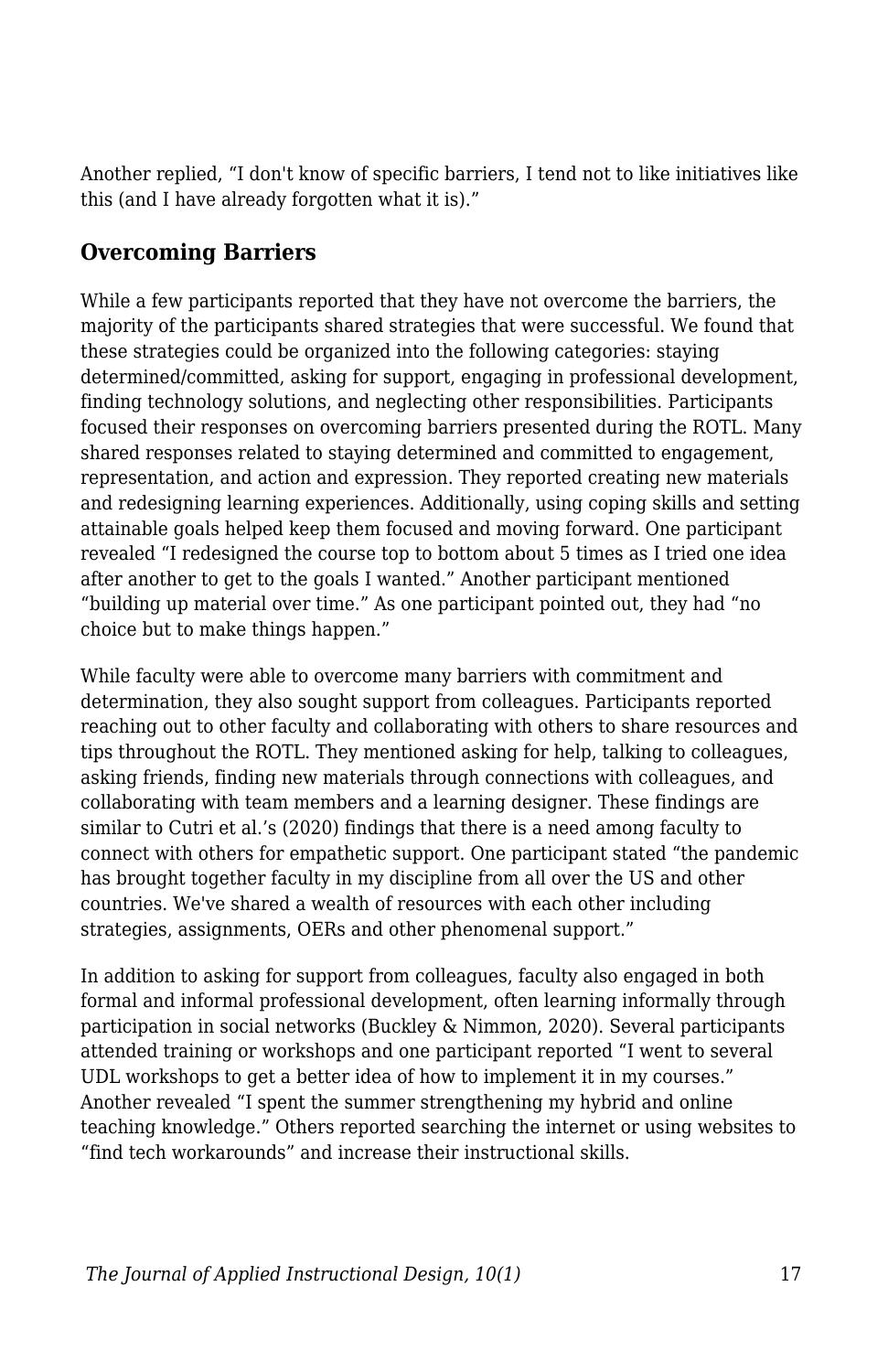Many participants shared that integration of technology helped them overcome barriers. Instructional technology, such as utilizing more discussion boards, online quizzes, and web conferencing allowed faculty to represent course content, engage students, and assess learning through action and expression. Participants reported specific personal or university offered solutions to overcome barriers. For example, one participant replied "I purchased some less expensive tech to use over the summer." Another participant reported "we use a streaming service for videos so students don't have to wait to download videos. Our campuses and centers are open with computer access and WiFi for students."

Even with determination, support, professional development, and technology, time remained a significant barrier. Several participants reported not being able to overcome this barrier. Additionally, many participants discussed having to make sacrifices. One participant wrote "I neglected my research." Another replied "I did more work for the same crappy pay." Several mentioned working longer hours. However, one participant revealed, "I let some stuff go/skipped some assignments." Whether the elimination of content and assignments was due to time or re-evaluation of course objectives, it is clear that there was a substantial change in the course design prior to and during COVID-19 (Johnson et al., 2020).

While participants reported the strategies mentioned to overcome barriers, not all barriers seemed to be surmountable. One participant shared "most barriers were structural and beyond my control. I worked to redesign learning experiences to make the barriers irrelevant. This took time, and the time requirement barrier is insurmountable." Additionally, not all participants were interested in making changes. In reference to overcoming barriers, one participant wrote "I did not. I did not wish to." On the other hand, most participants did respond with strategies they had used to overcome barriers or indicated that they had not yet overcome the barriers, which indicates they are still seeking, or expecting, solutions. One participant replied, "For now, (there are) no real solutions yet." Another participant wrote, "I still need to work on it. Another participant responded, "I have not overcome them yet. (It is a) work in progress."

## **Discussion**

The findings of this study were related to modality, flexibility, time, resources, and technology. These were the primary factors impacting both the implementation of UDL and the barriers to the implementation of UDL.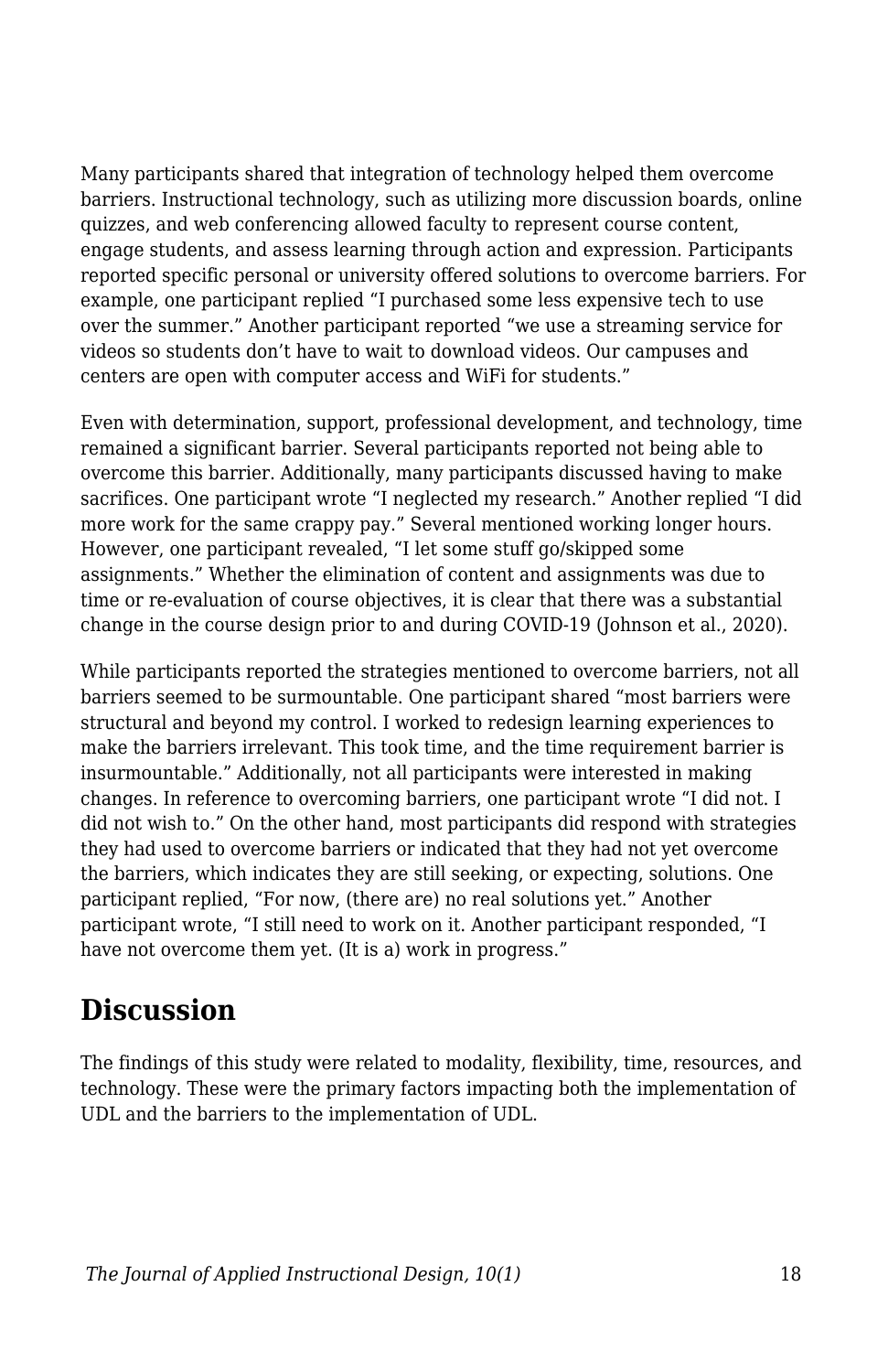### **Modality and Flexibility**

While we noted the finding of change in teaching and learning modality, what remains unknown is *why* more than half of participants who were originally teaching face-to-face chose not to shift to a required synchronous delivery during the pandemic. A shift in instruction modality from synchronous to asynchronous has a number of implications for the types of engagement, representation, and action and expression strategies that can be implemented (Dickinson & Gronseth, 2020). For example, while discussion is possible in both modalities, synchronous and asynchronous discussion (in any format) is qualitatively different. After the onset of COVID-19, there was an increased use of discussion boards among study participants. The type of organic verbal conversation that happens in a face-to-face or synchronous online course is quite different from a written conversation that does not happen in real time. Because we did not ask a question about modality decision making, the reason for this shift remains unknown. It may have been the result of an intentional decision (made by the professor alone or in conjunction with students) or it may have been a recommendation or directive given by the institution.

Another consideration of modality is its relationship to accessibility. Considering accessibility could have impacted the choice to use asynchronous or optional synchronous session delivery for some faculty. At the same time, the modality chosen could have knowingly and/or unknowingly impacted accessibility for some faculty and students (Barton, 2020). There was an increase in attention to accessibility and accommodation during ROTL. This indicates that faculty were more aware of accessibility needs during ROTL and were designing instruction with accessibility in mind. This may be why some research has indicated that online teaching and learning can be more effective for students with disabilities (Hall et al., 2015).

A final consideration of modality is its relationship to flexibility. Half of the participants who were teaching face-to-face prior to the onset of COVID-19 moved to an optional synchronous format allowing students flexibility in attendance. Students were able to attend or not attend sessions according to individual needs. Optional synchronous sessions allowed faculty to communicate flexibly, and perhaps more frequently with students, as recommended by Chertoff and Thompson (2020). Also related to flexibility, some faculty reported providing choices in assessment during ROTL. This suggests that faculty were not only more aware of accessibility needs for students with disabilities, but also the need to be flexible and provide options for all students which can impact motivation, engagement, and outcomes.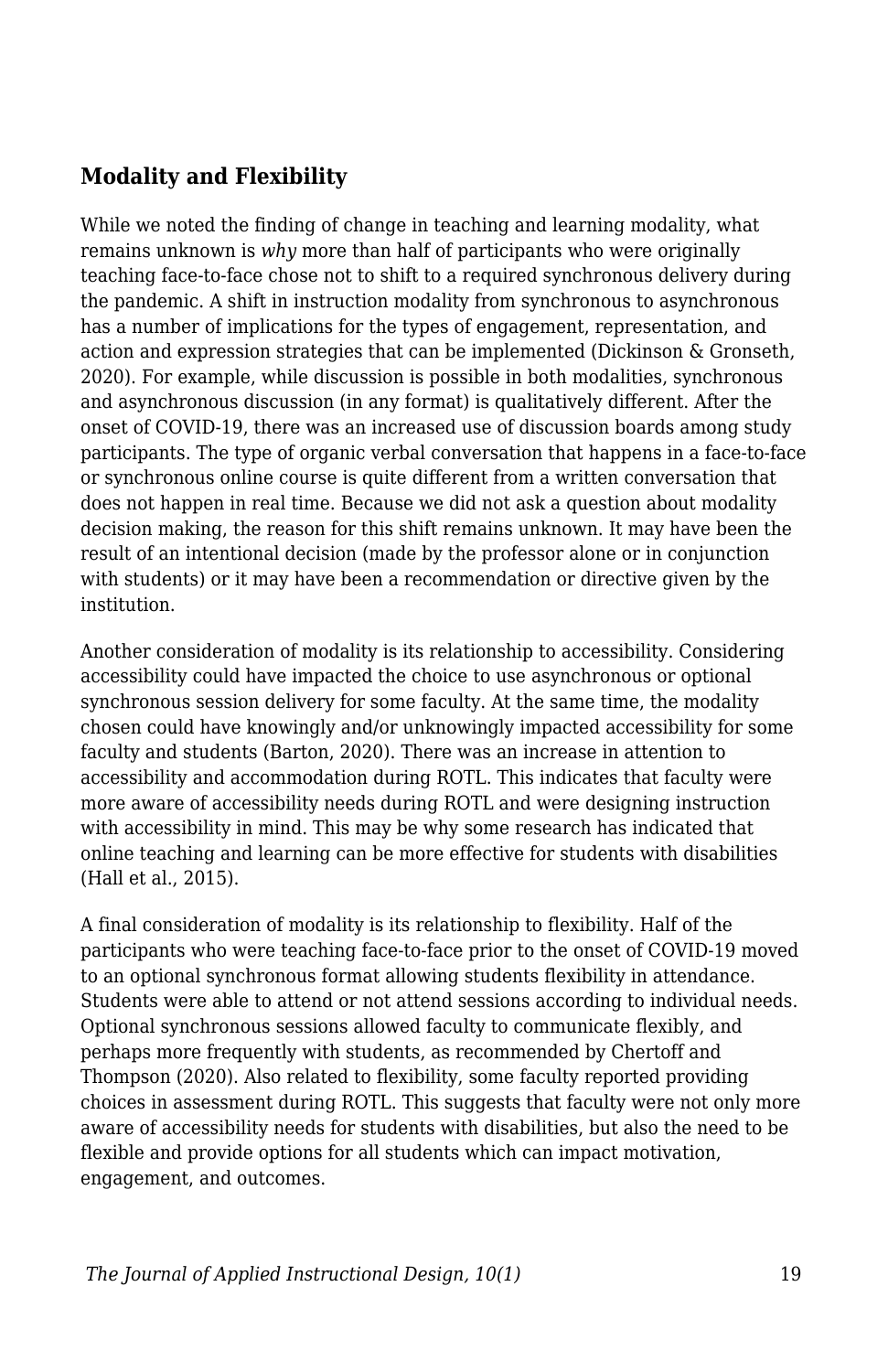#### **Time & Resources**

The pandemic instigated changes in workload for both faculty and students (Adedoyin & Soykan, 2020). During ROTL, time was clearly a scarce resource for many, with over half of the participants mentioning it as a barrier to UDL implementation. Time also impacted UDL implementation in other ways. The most common change to assessment was the elimination or replacement of exams and skills-based activities. These changes appear to lighten the load for the students or for faculty during this unprecedented time. Faculty have had the time or support to transition exams or skills-based activities to an online format. Additionally, they may have been checking in with students to determine their needs and how to best support and assess their learning (Baran & AlZoubi, 2020).

Another factor related to time is value. tend to devote time to the things that we value. While Black and colleagues (2014) found that familiarity with UDL is not significantly correlated with implementation of UDL principles, indications in our findings reveal UDL implementation was not a priority for those unaware of UDL or unconvinced of the benefits of UDL. These participants did not devote their time to UDL implementation. Instead, they resisted it as similar to a trend rather than a framework for learning, as Fovet (2018) also found.

A few participants noted support and resources offered by the university (e.g., instructional design support, collaboration with peers, etc.) eased the workload required for transitioning to ROTL. Resources mentioned by participants are similar to the approaches that Kovet (2018) reported have been used in K12 settings in Canada. This suggests that faculty at institutions with a support system for implementation from the top-down are better equipped to overcome the barriers to UDL implementation. It also supports the findings that training, resources, and time are critical factors to the successful implementation of UDL (Fovet et al., 2014; Haynes, 2020; Tobin, 2018).

# **Technology**

There was a clear increase in the use of technology in teaching and learning after the onset of COVID-19 (Johnson et al., 2020). This is unsurprising. Because faculty were no longer able to deliver content in person, they were forced to use technology as the vehicle for delivery. Also unsurprising was the finding of a substantial increase in the infusion of technology by the faculty who were teaching face-to-face prior to the onset of COVID-19. These faculty likely had greater demand for creating new course content because courses were not initially designed for the online/remote environment. Of the participants who reported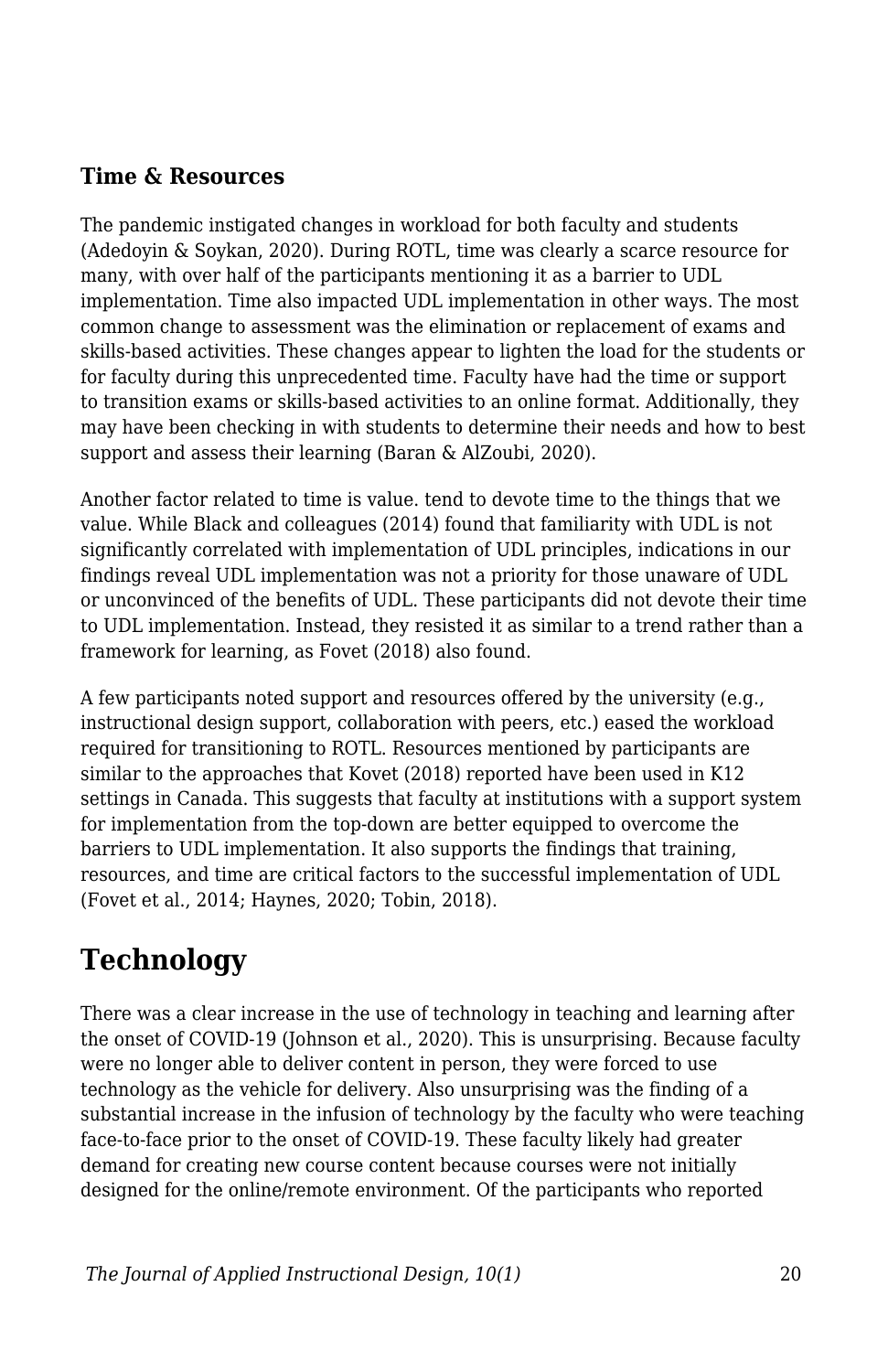teaching face-to-face prior to the sudden shift to remote teaching and learning, only one participant specifically stated that they used a learning management system (LMS) to supplement the in-person class. While many faculty members were likely using LMS to some extent prior to the pandemic, they did not mention this in their survey responses. This could indicate that they were not using it extensively and taking advantage of all of the features and instead relying on faceto-face opportunities for engagement, representation and action and expression. Therefore, the instructors who were teaching in person prior to COVID-19 made the largest transition in their instructional practices during the ROTL by considering new ways to represent content and engage and assess students.

Despite the increased use of technology, not all experiences with technology during ROTL were positive. Some faculty noted the limited opportunities for engagement with some technologies they used (e.g., YouTube Live) or the limited access to certain technologies among faculty and students. For example, some students and faculty did not have access to high-speed internet and used hotspots or access to computer devices to access courses through cell phones (Bartlett, 2020). Faculty who did not typically teach online may not have had the financial support to have paid accounts for their courses and their students. As with any situation, not all technologies are created equal, nor the opportunities to choose which technologies to use to delivery course content. The limitations of the technology provided by universities may have contributed to the limited delivery options available to faculty. Coupled with limitations of foundational knowledge of online learning pedagogy, access to technology compounds an already challenging scenario in which faculty were not fully prepared to leverage advanced technologies to support learning. These findings add support for the promise of the intentional strategy of demystifying the role of technology and focusing on technology as the tool and not the driver of UDL (Fovet, 2018).

# **Limitations**

The study had several limitations. First, the study included a small sample size. Although it was disseminated through several networks, the response rate was low. It is probable that the low response rates were due to the saturation of surveys regarding COVID-19 practice within higher education at the time of data collection, as well as limited time faculty have to devote to activities outside of main priorities during the pandemic. More participants could have provided more variety in the responses and additional insights into different experiences. Second, the survey itself included a limited number of questions and did not ask about motivations during decision making. Third, the study only captured the experiences of faculty at four-year year institutions because it was not distributed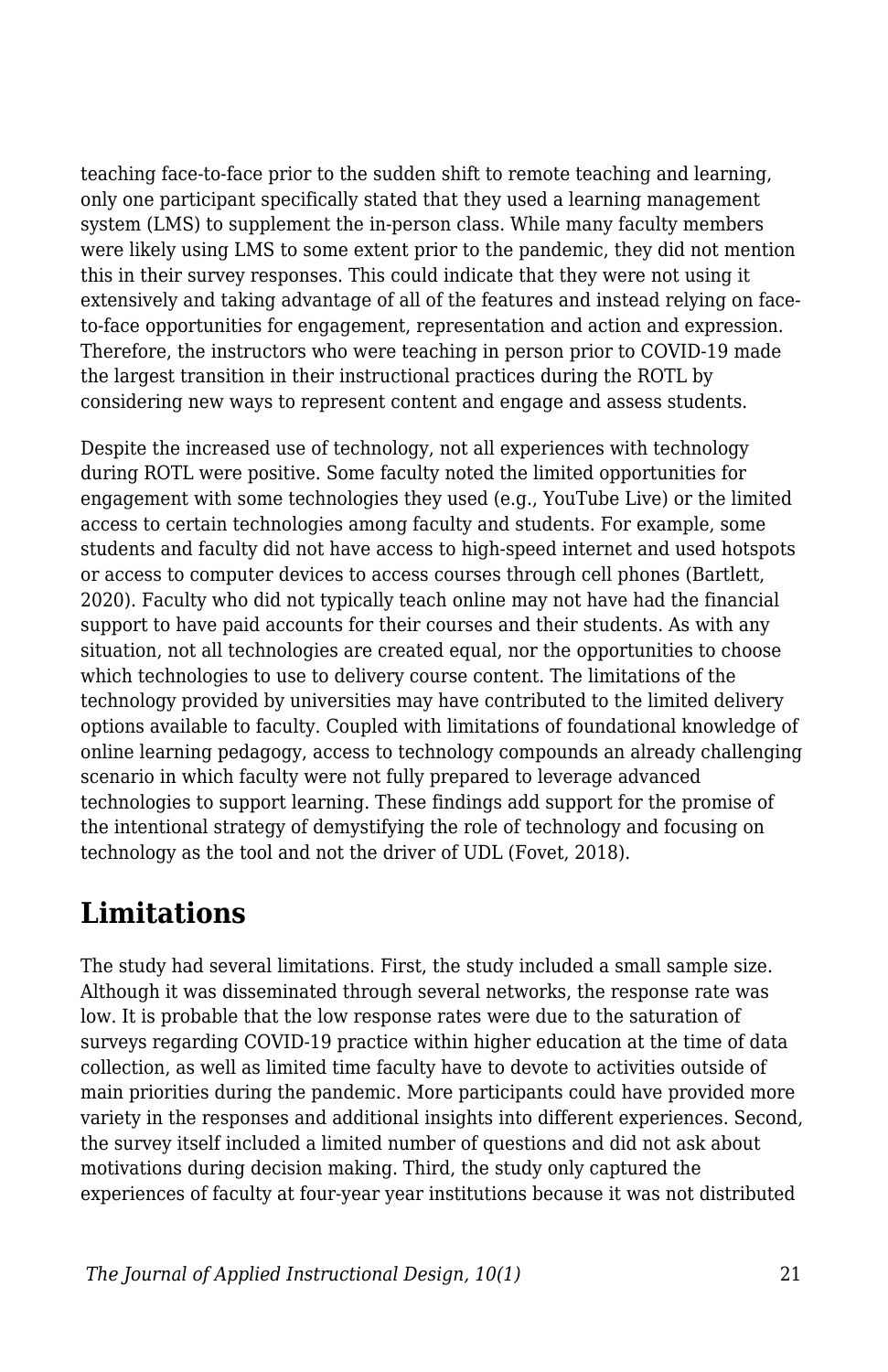to additional types of academic institutions (e.g., technical colleges, community colleges) in higher education spaces. Finally, this study focused only on faculty perspectives and does not provide insight into student experiences or perceptions of instruction during COVID-19 ROTL.

# **Implications and Future Directions**

When the pandemic is over, higher education teaching and learning need not return to the way things were prior to the pandemic. Our findings indicate that faculty made changes and overcame barriers to UDL implementation. We can learn from this forced opportunity and continue to use technology to increase UDL implementation, expanding the various means of engagement, representation, and action and expression. Given the findings of this study, we offer several suggestions to incorporate UDL into online course design in the future. This section highlights specific examples of what online instruction designed with UDL principles in mind does and does not look like, provides suggestions for overcoming barriers, and includes recommendations for future research.

### **Non-UDL Vs. UDL Design**

Often courses, whether due to unawareness or resistance, are designed in opposition to UDL principles. Rather than creating avenues for student success, non-UDL design presents undue barriers to student learning and decreases access, outcomes, and validity of learning assessments. Table 3 provides examples demonstrating the differences in non-UDL and UDL design. While Table 3 shows a few examples of how to alter existing course design and deliverables to incorporate UDL principles, there are countless ways to do so. UDL can be adapted and modified for various disciplines and relies on the experimentation of faculty members to advance UDL integration across curricula. It may look different depending on the content, context, and modality of the course.

Table 3

Non-UDL vs. UDL Design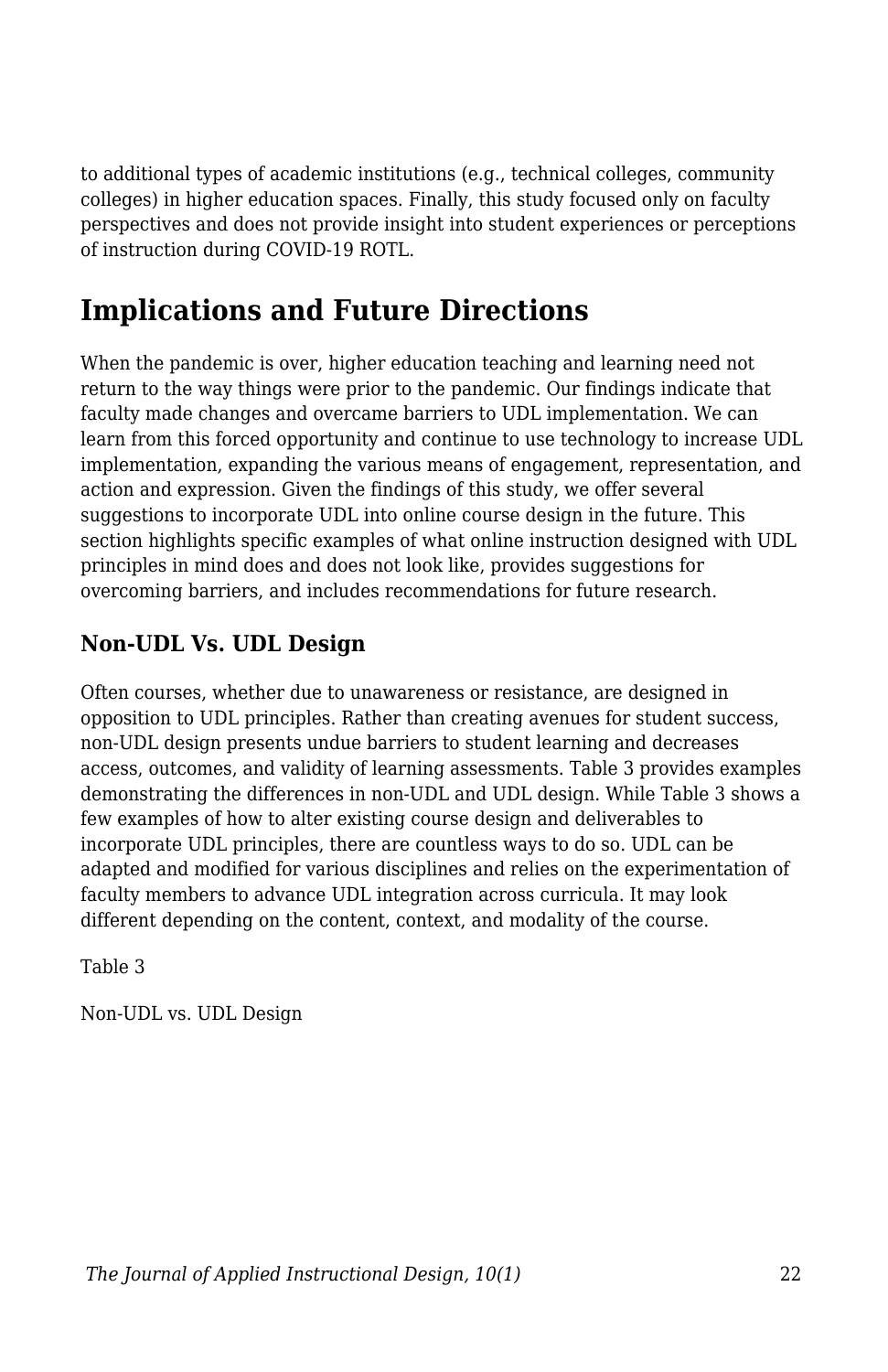| <b>Principle</b>                              | <b>Non-UDL Example</b>                                                                                                                                                                                                                                                                                            | <b>UDL</b> Example                                                                                                                                                                                                                                                                                                                                                                                               |
|-----------------------------------------------|-------------------------------------------------------------------------------------------------------------------------------------------------------------------------------------------------------------------------------------------------------------------------------------------------------------------|------------------------------------------------------------------------------------------------------------------------------------------------------------------------------------------------------------------------------------------------------------------------------------------------------------------------------------------------------------------------------------------------------------------|
| of Engagement                                 | Multiple Means Students engage in<br>rote learning of<br>information that has<br>been provided to prove<br>memory mastery<br>during quizzes and<br>exams.                                                                                                                                                         | Students write or record a self-<br>reflection of a course concept so<br>that they can personally apply,<br>evaluate, and synthesize their<br>own learning by considering how<br>the content relates to their own<br>life experiences and context.                                                                                                                                                               |
| Multiple Means                                | Important course<br>of Representation concepts are provided to<br>students through one<br>primary mode. For<br>example, the majority of<br>content is provided via<br>the course textbook.                                                                                                                        | Important course concepts are<br>available to students through<br>various sources/avenues. Images,<br>audio, video, text, and lecture with<br>voice and closed-captioning are<br>used to provide content information<br>to students that they need to meet<br>the course learning objectives.                                                                                                                    |
| Multiple Means<br>of Action and<br>Expression | One large assignment is<br>due at the end of the<br>semester. The instructor<br>provides feedback after<br>the paper is turned in.<br>Students did not receive<br>feedback during the<br>assignment construction<br>process. The grade and<br>assessment is a one-time<br>snapshot judgment of<br>students' work. | Smaller sections of a paper or<br>project are due throughout the<br>semester and faculty provide<br>feedback along the way, providing<br>scaffolding for students as they<br>complete a cumulative assignment<br>due at the end of the semester. The<br>final assessment of the assignment<br>reflects the student's application of<br>feedback and development of<br>knowledge, skills, and/or<br>competencies. |

#### **Overcoming Barriers**

This study suggests while the term UDL is widely known among university professors, significant barriers exist to UDL implementation, including awareness, time, resources, and technology. However, if institutions approach UDL implementation using a top-down approach, provide campus-based services (e.g., training, instructional design support, implementation examples), and facilitate communities of practice, outcomes will be more successful. Knowing that time is a significant barrier, administration should look for ways to support faculty with instructional designers, graduate assistants, and course load assignments. It will be helpful for institutions to collect information from faculty on what is working in their particular context and amplify success stories. Focus should not be how technology can drive engagement, representation, and action and expression. Instead, faculty should determine which technologies can support types of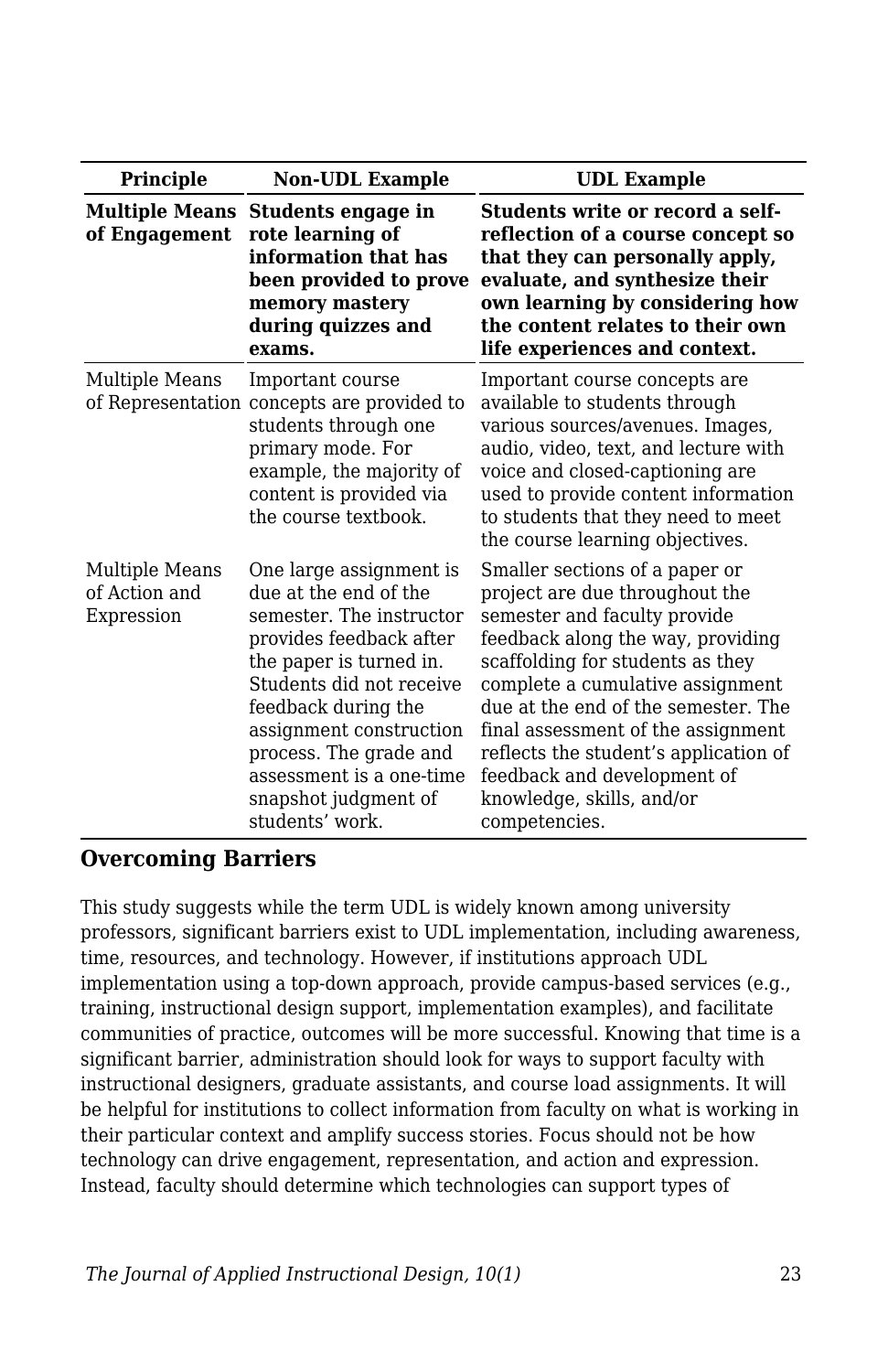engagement, representation, and action and expression included in their teaching. Finally, faculty should keep flexibility and accessibility in mind when designing teaching and learning (Dickinson & Gronseth, 2020).

## **Future Directions**

This study leaves several questions to be answered in future research. Because this study examined only faculty experiences and perceptions, a logical next step would be to examine student experiences and perceptions. Within the discussion of instructional modality, we noted that the rationales for choosing specific course delivery options are unknown. There is an opportunity for further research around factors impacting delivery decisions (e.g., institutional requirements, faculty choice, etc.) and how these decisions impact student experiences and outcomes. Additionally, the ways technology hinders or fosters instructional delivery and student success is a topic for future inquiry related to implementation of UDL in higher education courses, including accessibility (or lack thereof) of such technologies. Finally, after COVID-19 instruction, there should be further examination into how current teaching and learning practices during COVID-19 can impact future teaching and learning. As instructional design approaches continue to evolve and faculty continue to employ strategies and technologies used during the pandemic, the implementation of UDL principles post-pandemic need to be explored.

# **Conclusion**

COVID-19 forced a ROTL transition for instructors and learners around the globe in PK12 through higher education institutions. This examination of instructional design in higher education prior to and during COVID-19 provides valuable insights to guide future instructional design. In comparing course design prior to and during COVID-19, changes were noted in all areas of UDL – engagement, representation, and action and expression. Participants also provide insights for overcoming barriers to UDL implementation. The lessons learned from this study of instruction during initial months of COVID-19 potentially inform UDL implementation efforts in higher education currently and after the pandemic.

# **References**

Adedoyin, O. B., & Soykan, E. (2020). Covid-19 pandemic and online learning: the challenges and opportunities. *Interactive Learning Environments*. [https://edtechbooks.org/-dqZB](https://doi.org/10.1080/10494820.2020.1813180)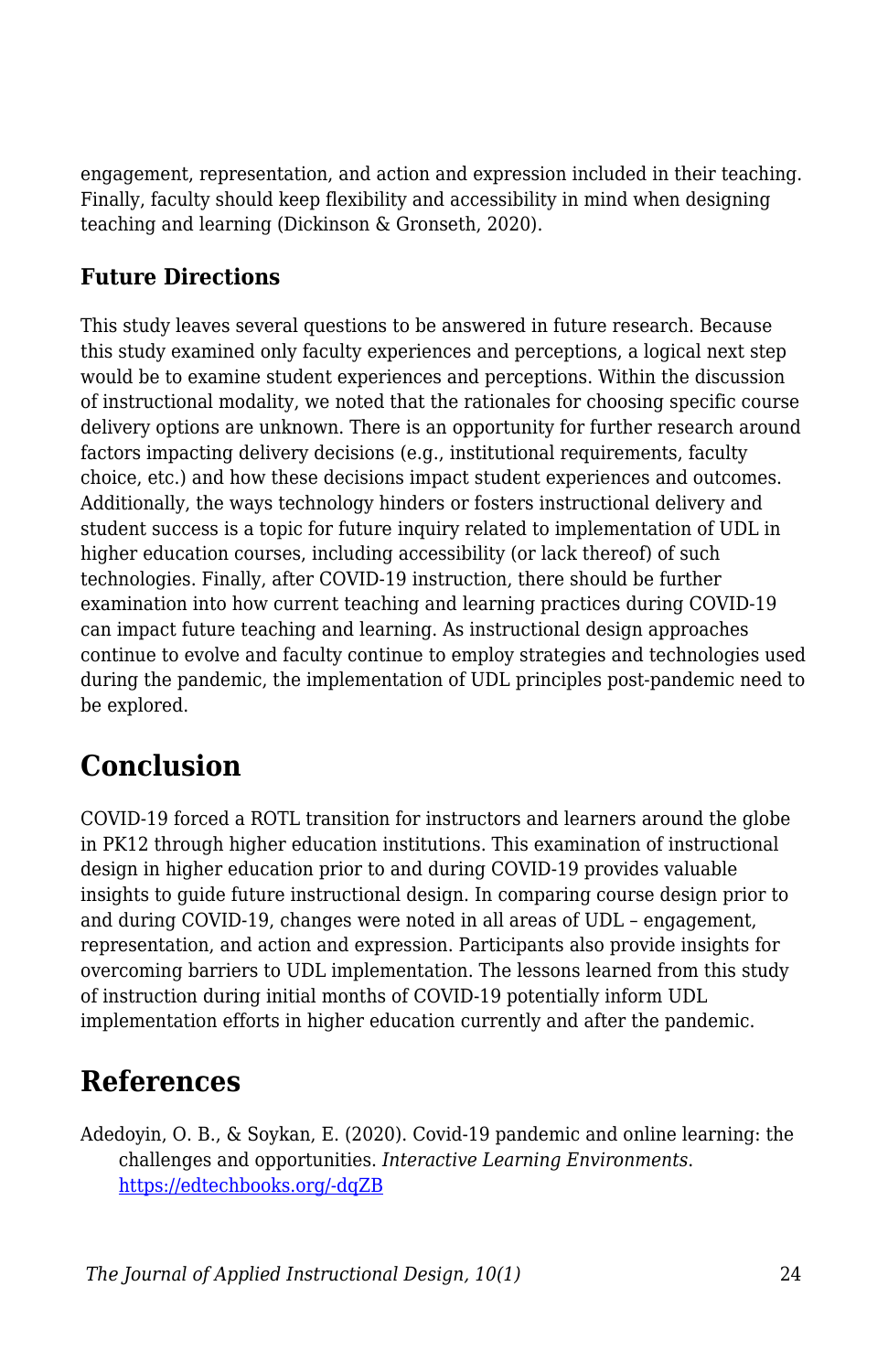- Al-Azawei, A., Serenelli, F., & Lundqvist, K. (2016). Universal design for learning (UDL): A content analysis of peer-reviewed journal papers from 2012 to 2015. *Journal of the Scholarship of Teaching and Learning*, *16*(3), 39-56. [https://edtechbooks.org/-msdu](https://doi.org/10.14434/josotl.v16i3.19295)
- Baran, E., & AlZoubi, D. (2020). Human-Centered Design as a frame for transition to remote teaching during the COVID-19 pandemic. *Journal of Technology and Teacher Education*, *28*(2), 365-372. [https://edtechbooks.org/-Bxzy](https://www.learntechlib.org/primary/p/216077/)
- Bartlett, M. E. (2020, November 30-December 4). *High-quality online design, teaching, & learning for students with low-bandwidth access*. ITLC Lilly Online Conference.
- Bartlett, M.E. & Warren, C. (2021). Leadership support for helping community college faculty transition to rapid online teaching and learning (ROTL) during a worldwide pandemic. *Online Journal of Distance Learning Administration*, *24*(1).
- Barton, D. C. (2020). Impacts of the COVID-19 pandemic on field instruction and remote teaching alternatives: Results from a survey of instructors. *Ecology and evolution*, *10*(22), 12499-12507. [https://edtechbooks.org/-LYHh](https://doi.org/10.1002/ece3.6628)
- Bhagat, S., & Kim, D. J. (2020). Higher Education Amidst COVID-19: Challenges and Silver Lining. *Information Systems Management*, *37*(4), 366-371. [https://edtechbooks.org/-kqco](https://doi.org/10.1080/10580530.2020.1824040)
- Bernacchio, C., & Mullen, M. (2007). Universal design for learning. *Psychiatric Rehabilitation Journal*, *31*(2), 167-169. [https://edtechbooks.org/-PPwN](https://psycnet.apa.org/doi/10.2975/31.2.2007.167.169)
- Black, R. D., Weinberg, L. A., & Brodwin, M. G. (2014). Universal design for instruction and learning: A pilot study of faculty instructional methods and attitudes related to students with disabilities in higher education. *Exceptionality Education International*, *24*(1), 48-64. [https://edtechbooks.org/-smE](https://doi.org/10.5206/eei.v24i1.7710)

CAST. (2020). CAST homepage.<http://www.cast.org/>

- Centers for Disease Control and Prevention. (2017). *Get your school ready for pandemic flu*. U.S. Department of Health and Human Services. [https://edtechbooks.org/-csA](https://www.cdc.gov/nonpharmaceutical-interventions/pdf/gr-pan-flu-ed-set.pdf)
- Center for Infectious Disease Research and Policy. (2010). *H1N1 & higher ed: Lessons learned pandemic influenza tools, tips, and takeaways from the big*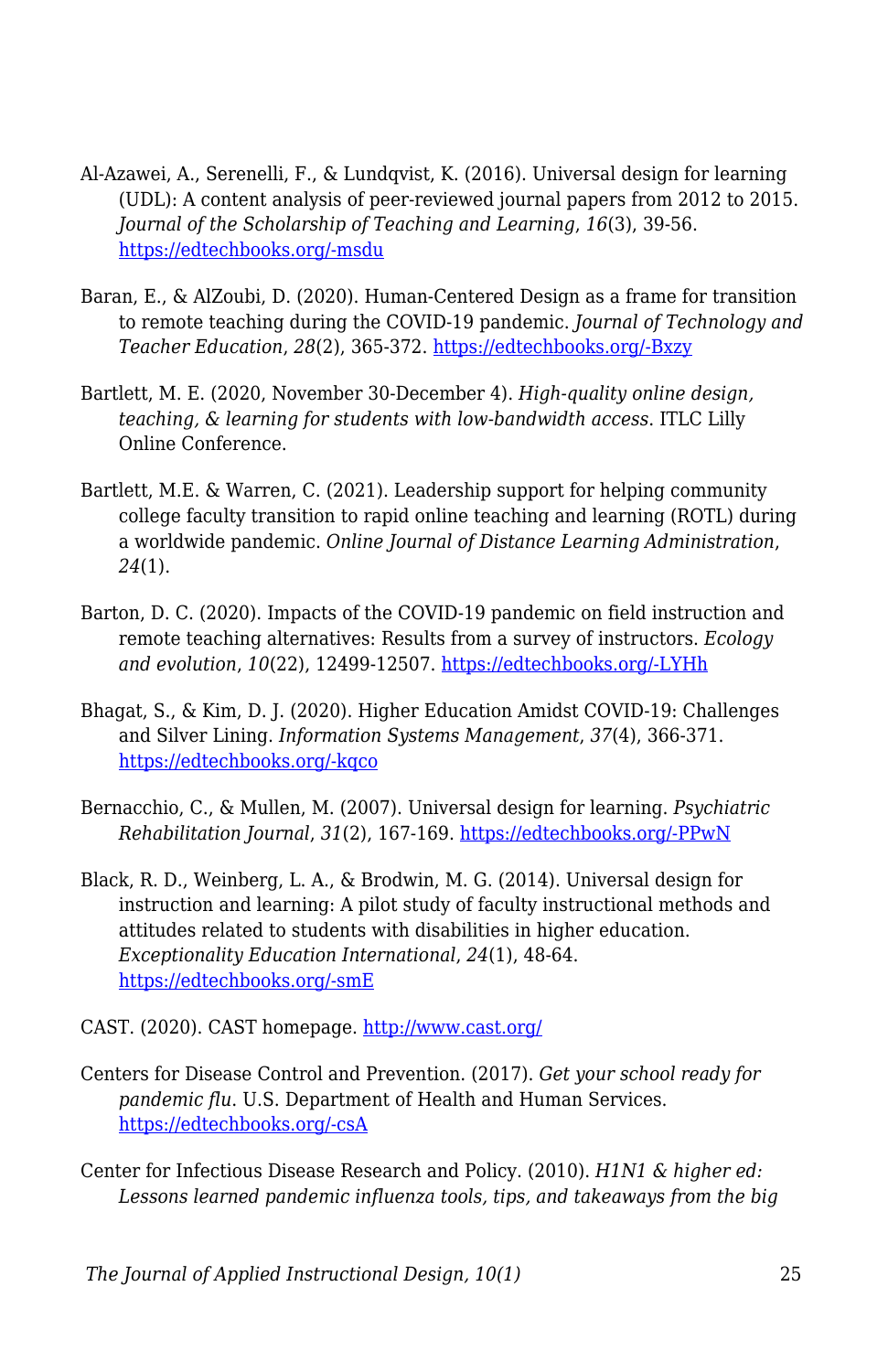*10+2 universities.* [https://edtechbooks.org/-ZPSo](https://www.cidrap.umn.edu/sites/default/files/public/downloads/big102webfinal_0.pdf)

- Chang, C. L., & Fang, M. (2020, June). E-Learning and online instructions of higher education during the 2019 novel coronavirus diseases (COVID-19) epidemic. *Journal of Physics: Conference Series 1574*(012166). [https://edtechbooks.org/-oRd](https://iopscience.iop.org/article/10.1088/1742-6596/1574/1/012166/meta)
- Chapko, N. (2017, March). Faculty voices: Barriers to implementing UDL strategies. *Society for Information Technology & Teacher Education International Conference* (pp. 2516-2520). Association for the Advancement of Computing in Education (AACE). [https://edtechbooks.org/-CoT](https://www.learntechlib.org/p/177559/)
- Chertoff, Natalie G. and Thompson, Ashleigh B. (2020). Applied strategies for remote student teaching due to COVID-19. *CUNY Academic Works.* [https://edtechbooks.org/-Iynw](https://academicworks.cuny.edu/oaa_pubs/18)
- Coombs, N. (2010). *Making online teaching accessible: Inclusive course design for students with disabilities.* Jossey Bass.
- Costa, A. L., & Kallick, B. (Eds.). (2008). *Learning and leading with habits of mind: 16 essential characteristics for success.* Association for Supervision and Curriculum Development.
- Cutri, R. M., Mena, J., & Whiting, E. F. (2020). Faculty readiness for online crisis teaching: Transitioning to online teaching during the COVID-19 pandemic. *European Journal of Teacher Education*, *43*(4), 523-541. [https://edtechbooks.org/-nMmB](https://doi.org/10.1080/02619768.2020.1815702)
- Daniel, J. (2020). Education and the COVID-19 pandemic. *Prospects*, *49*(1), 91-96. [https://edtechbooks.org/-nNuT](https://doi.org/10.1007/s11125-020-09464-3)
- Davies, P. L., Schelly, C. L., & Spooner, C. L. (2013). Measuring the effectiveness of Universal Design for Learning intervention in postsecondary education. *Journal of Postsecondary Education and Disability*, *26*(3), 195-220. [https://edtechbooks.org/-DXIg](https://eric.ed.gov/?id=EJ1026883)
- Dickinson, K. J., & Gronseth, S. L. (2020). Application of Universal Design for Learning (UDL) principles to surgical education during the COVID-19 pandemic: UDL for surgical education during COVID-19. *Journal of Surgical Education*. *77*(5), 1008-1012. [https://edtechbooks.org/-nPR](https://doi.org/10.1016/j.jsurg.2020.06.005)
- Fovet, F., Mole, H., Jarrett, T., & Syncox, D. (2014). Like fire to water: Building bridging collaborations between disability service providers and course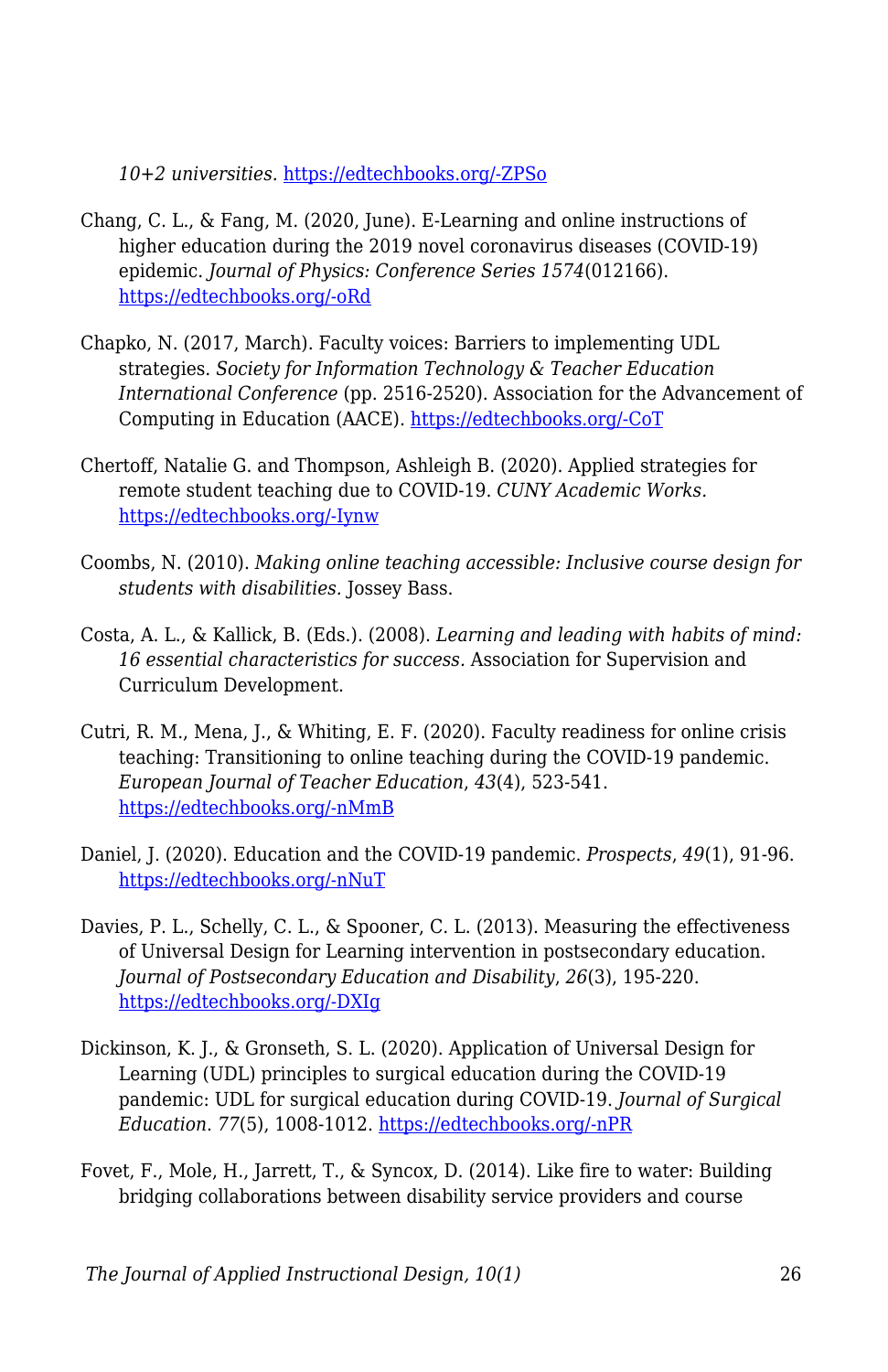instructors to create user friendly and resource efficient UDL implementation material. *Collected Essays on Learning and Teaching*, *7*(1), 68-75. [https://edtechbooks.org/-nPZb](https://doi.org/10.22329/celt.v7i1.3999)

- Fovet, F. (2018). Making it work! Addressing teacher resistance in systemic UDL implementation across schools. In N.K. Jangira, S. Limaye, & S. Kapoor (Eds.) *Inclusive Education: Practitioners' Perspectives.* School Inclusive Education Development Initiative.
- Green, K. R. (2019, March). UDL and the university: Understanding the utility and affordances of Universal Design for Learning in postsecondary contexts. *Society for Information Technology & Teacher Education International Conference* (pp. 2582-2587). Association for the Advancement of Computing in Education (AACE). [https://edtechbooks.org/-mYyj](https://www.learntechlib.org/p/208014/)
- Hall, T. E., Cohen, N., Vue, G., & Ganley, P. (2015). Addressing learning disabilities with UDL and technology: Strategic reader. *Learning Disability Quarterly*, *38*(2), 72-83. [https://edtechbooks.org/-Wxno](https://doi.org/10.1177%2F0731948714544375)
- Harry, B., Sturges, K. M., & Klingner, J. K. (2005). Mapping the process: An Exemplar of process and challenge in grounded theory analysis. *Educational Researcher, 34*(2), 3–13. [https://edtechbooks.org/-MUgG](https://doi.org/10.3102/0013189X034002003)
- Haynes, A. S. (2020). UDL in action: Implementing strategies in a large online course. In A. S. Haynes. (Eds.), *UXD and UCD Approaches for Accessible Education* (pp. 59-79). IGI Global. [https://edtechbooks.org/-dNpI](https://doi.org/10.4018/978-1-7998-2325-4.ch004)
- He, Y. (2014). Universal design for learning in an online teacher educational course: Enhancing learners' confidence to teach online. *MERLOT Journal of Online Learning and Teaching, 10*(2), 283-298. [https://edtechbooks.org/-TZnU](https://jolt.merlot.org/vol10no2/he_0614.pdf)
- Hord, S. M., Rutherford, W. L., Huling, L., & Hall, G. E. (2006). *Taking Charge of Change.* Southwest Educational Development Laboratory.
- Hodges, C., Moore, S., Lockee, B., Trust, T., & Bond, A. (2020). The difference between emergency remote teaching and online learning. *Educause Review*, *27*. [https://edtechbooks.org/-sZA](https://er.educause.edu/articles/2020/3/the-difference-between-emergency-remote-teaching-and-online-learning)
- Johnson, N., Veletsianos, G., & Seaman, J. (2020). US Faculty and Administrators' Experiences and Approaches in the Early Weeks of the COVID-19 Pandemic. *Online Learning*, *24*(2), 6-21. 1. [https://edtechbooks.org/-qjU](https://doi.org/10.24059/olj.v24i2.2285)

Kramer, A. (2019). UDL and administrators. In W. W. Murawski & K. L Scott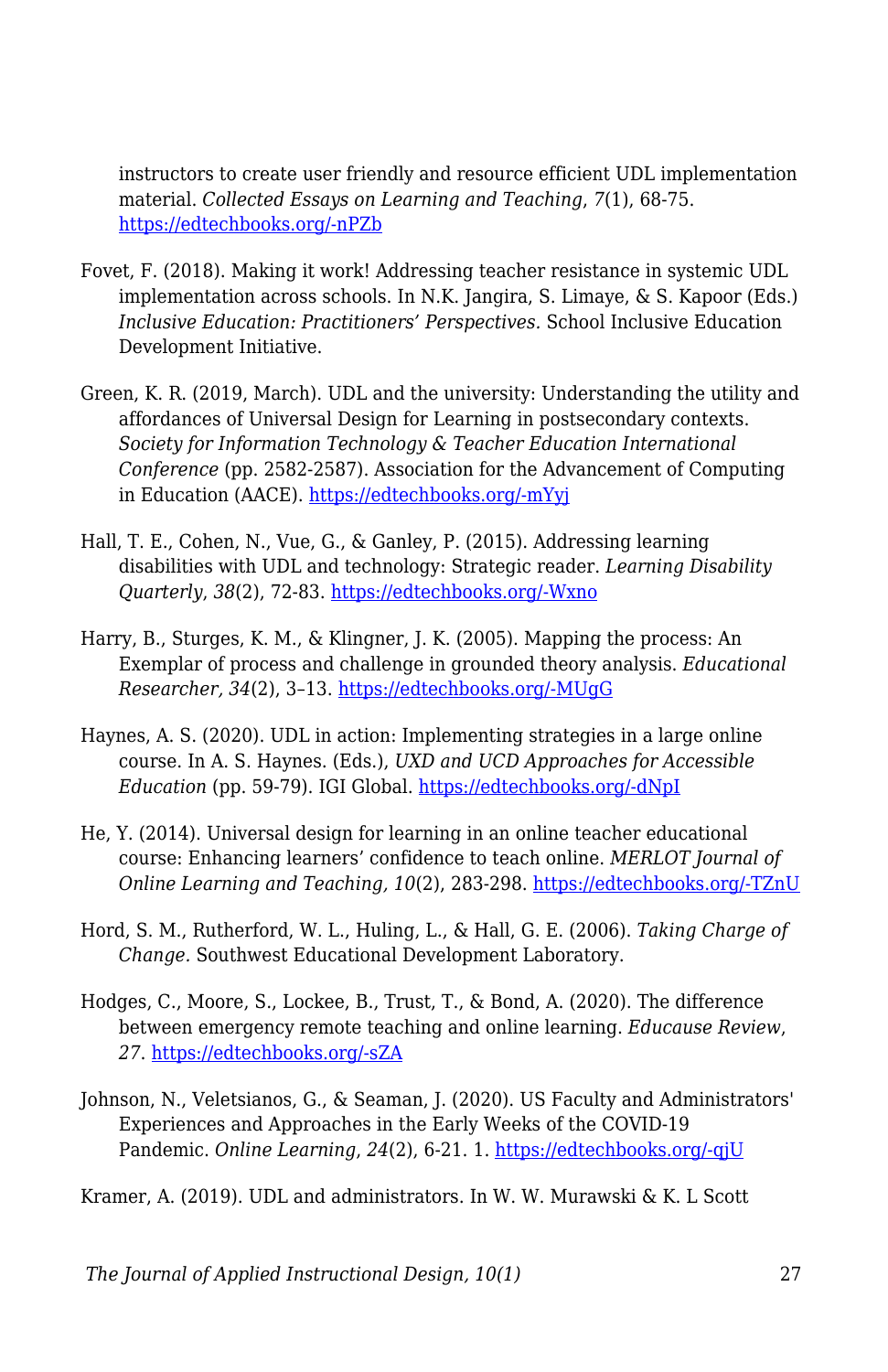(Eds.), *What Really Works with Universal Design for Learning*, 241-254.

- Krosnick, J. A. (1999). Survey research. *Annual review of psychology*, *50*(1), 537-567. [https://edtechbooks.org/-Aaqk](https://doi.org/10.1146/annurev.psych.50.1.537)
- Kumar, K. L. & Wideman, M. (2014). Accessible by design: Applying UDL principles in a first year undergraduate course. *Canadian Journal of Higher Education*, *44*(1), 125-147. [https://edtechbooks.org/-GTK](https://eric.ed.gov/?id=EJ1028772)
- Lambert, R. & Schuck, R. (2020). "The wall now between us"; Teaching math to students with disabilities during the COVID spring of 2020. *Open Science Framework Preprints.* [https://edtechbooks.org/-cukc](https://doi.org/10.31219/osf.io/xe6b2)
- Lancaster, P. (2008). Universal design for learning. *Colleagues. 3*(1), 4-5. [https://edtechbooks.org/-Miw](http://scholarworks.gvsu.edu/colleagues/vol3/iss1/5)
- LaRocco, D. J., & Wilken, D. S. (2013). Universal Design for Learning: University faculty stages of concerns and levels of use. *Current Issues in Education*, *16*(1), 1-13. [https://edtechbooks.org/-SYxz](https://cie.asu.edu/ojs/index.php/cieatasu/article/view/1319/556)
- Lincoln, Y. & Guba, E. G. (1985). *Naturalistic inquiry.* Sage.
- Lowenthal, P., Borup, J., West, R., & Archambault, L. (2020). Thinking beyond Zoom: Using asynchronous video to maintain connection and engagement during the COVID-19 pandemic. *Journal of Technology and Teacher Education*, *28*(2), 383-391. [https://edtechbooks.org/-zepc](https://www.learntechlib.org/primary/p/216192/)
- Miles, M. B. & Huberman, A. M. (1994). *Qualitative data analysis: An expanded*  $sourcebook$  ( $2<sup>nd</sup>$  ed.). Sage Publications, Inc.
- O'Keefe, L., Rafferty, J., Gunder, A., Vignare, K. (2020, May 18). *Delivering highquality instruction online in response to COVID-19: Faculty playbook.* Every Learner Everywhere. [https://edtechbooks.org/-jgJ](https://www.everylearnereverywhere.org/resources/delivering-high-quality-instruction-online-in-response-to-covid-19/)
- O'Shaughnessy, T. (2020, December 2). Quick tips for teaching online: Accessibility, educational material and Universal Design for Learning (UDL). [https://edtechbooks.org/-QyoC](https://www.ul.ie/ltf/news-centre/news/quick-tips-teaching-online-accessibility-educational-material-and-universal-design)
- Patton M. Q. (1999). Enhancing the quality and credibility of qualitative analysis. *Health Services Research*, *34*(5, Pt. 2), 1189–1208. [https://edtechbooks.org/-RsWP](https://www.ncbi.nlm.nih.gov/pmc/articles/PMC1089059/)

Robinson, D. E. & Wizer, D. R. (2016). Universal Design for Learning and the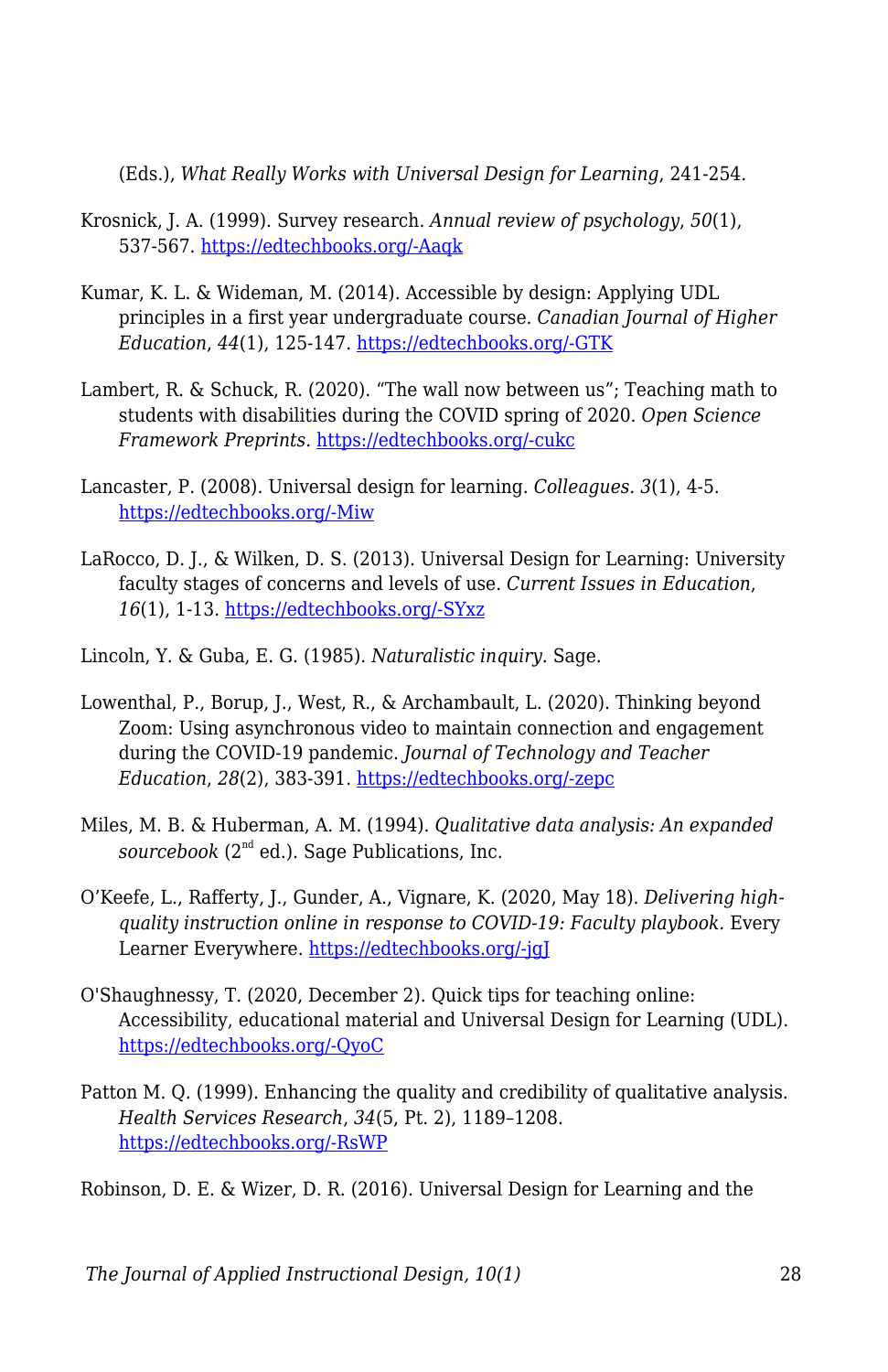quality matters guidelines for the design and implementation of online learning events. *International journal of Technology in Teaching and Learning*, *12*(1), 17-32. [https://edtechbooks.org/-Qag](https://files.eric.ed.gov/fulltext/EJ1213328.pdf)

- Rose, D. & Meyer, A. (2008). *A Practical Reader in Universal Design for Learning.* Harvard Press.
- Saldana, J. (2016). *The Coding Manual for Qualitative Researchers (3rd edition).* Sage.
- Schelly, C. L., Davies, P. L., & Spooner, C. L. (2011). Student perceptions of faculty implementation of Universal Design for Learning. *Journal of Post Secondary Education and Disability*, *24*(1), 17-30. [https://edtechbooks.org/-ndYL](https://eric.ed.gov/?id=EJ941729)
- Smith, C. (2020). Challenges and opportunities for teaching students with disabilities during the COVID-19 pandemic. *International Journal of Multidisciplinary Perspectives in Higher Education*, *5*(1), 167-173. [https://edtechbooks.org/-cHBv](https://doi.org/10.32674/jimphe.v5i1.2619)
- Strauss, A. L. (1987). *Qualitative Analysis for Social Scientists.* Cambridge University Press.
- Strauss, A. L & Corbin, J. (1990). *Basics of Qualitative Research: Grounded Theory Procedures and Techniques.* Sage.
- Tobin, T. J. (2018). Re-framing UDL for broader adoption in higher education. *Learning Disabilities*, *21*(2), 3-14. [https://edtechbooks.org/-YpPI](https://www.uduc.org/wp-content/uploads/2019/08/20181114-AHEAD-Higher-Ground-Tobin-UDL-Jedi-White-Paper.pdf)

#### **Appendix**

#### **Universal Design for Learning (UDL) in Higher Education Instruction**

#### **Pre- and Post- COVID 19 Instruction Faculty Survey**

Course Format

- 1. Pre-COVID 19 Onset Instruction: What was the primary format of your course? (Select all that apply)
	- 1. Online Asynchronous
	- 2. Online Synchronous
	- 3. Face-to-face
	- 4. Hybrid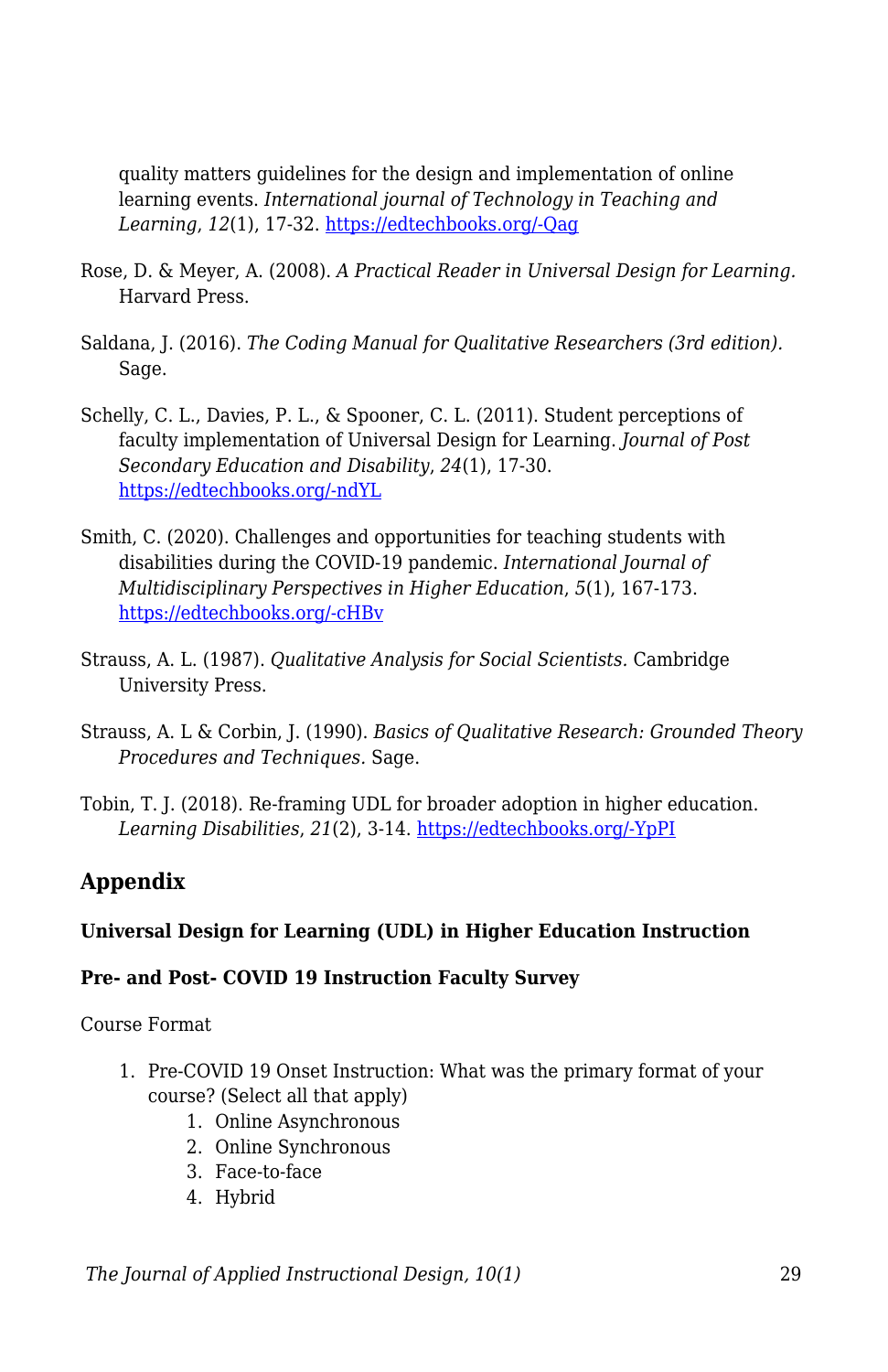- 5. Other:
- 2. Post-COVID 19 Onset Instruction: What was the primary format of your courses? (Select all that apply)
	- 1. Required Online/Remote Synchronous
	- 2. Optional Online/Remote Synchronous
	- 3. Online Asynchronous
	- 4. Other: \_\_\_\_\_\_\_\_\_\_\_

Application of UDL Principles

- 3. Do you intentionally use or apply Universal Design for Learning principles in your course design the majority of the time?
- 4. Yes, only before the onset of COVID-19
- 5. Yes, before and after the onset of COVID-19
- 6. Yes, only after the onset of COVID-19
- 7. No
- 8. I'm not sure
- 9. I don't know what UDL is

Universal Design for Learning

Universal Design for Learning (UDL) Is a Framework to Improve and Optimize Teaching and Learning for All People Based on Scientific Insights into How Humans Learn. It Is an Instructional Approach That Includes Considering the Diverse Needs, Strengths, and Interests of Individuals, as Well as the 'What', 'How', and 'Why' of Learning, During Curriculum Design (CAST, 2020).

Representation

- UDL, the "What" of Learning Is Referred to as Representation. Representation Refers to the Means Through Which Instructors Present Content to Be Learned. UDL Encourages the Use of Multiple Means of Representation to Present Content to Students (CAST, 2020).
	- 4. Pre-COVID 19 Onset Instruction: How did you primarily represent the content you teach to students? (e.g., spoken lecture, slides, assigned reading, videos)
	- 5. Post-COVID 19 Onset Instruction: How did you primarily represent the content you teach to students? (e.g., spoken lecture, slides, assigned reading, videos)

Engagement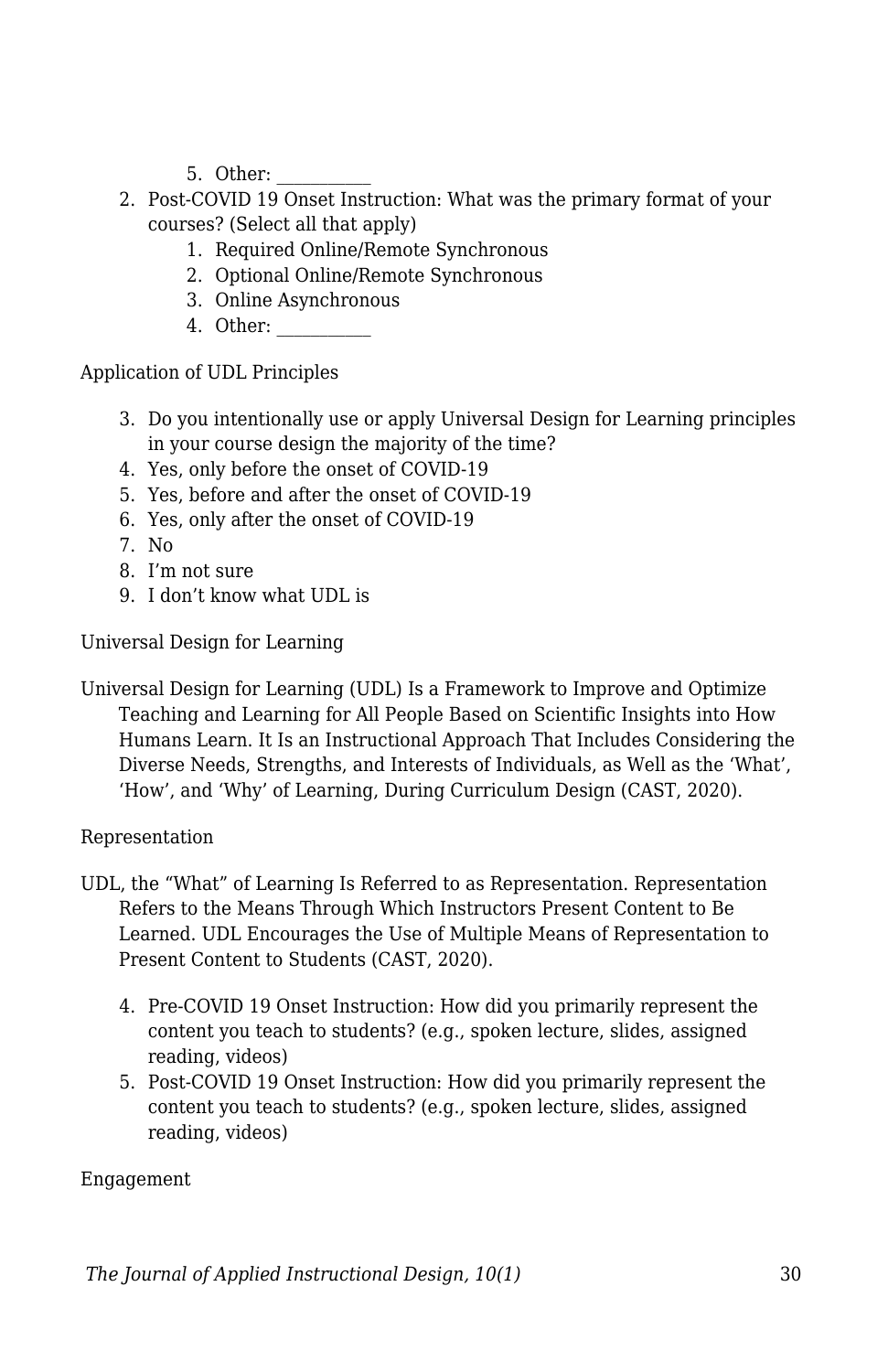- In UDL the "Why" of Learning Is Referred to as Engagement. Engagement Refers to the Means Through Which Students Engage with the Content. UDL Uses Multiple Means of Engagement to Stimulate Interest and Motivation for Learning (CAST, 2020).
	- 6. Pre-COVID 19 Onset Instruction: How did you primarily engage students in learning the content of your course? (e.g., whole-class discussion, discussion boards, small group activities, practice of skills)
	- 7. Post-COVID 19 Onset Instruction: How did you primarily engage students in learning the content of your course? (e.g., whole-class discussion, discussion boards, small group activities, practice of skills)

#### Action/Expression

- In UDL the "How" of Learning Is Referred to as Action/expression. Action/Expression Refers to the Ways in Which Students Are Assessed. UDL Uses Multiple Means of Action/expression to Differentiate the Ways That Students Can Express What They Know (CAST, 2020).
	- 8. Pre-COVID 19 Onset Instruction: How did you primarily assess students' knowledge or understanding of the content of your course? (e.g., reflective journaling, quizzes, exams, skill-based assignments)
	- 9. Post-COVID 19 Onset Instruction: How did you primarily assess students' knowledge or understanding of the content of your course? (e.g., reflective journaling, quizzes, exams, skill-based assignments)

#### Barriers

- This Section Inquires About the Perceived Challenges Faced in Implementation of UDL Principals During Course Design and Development Both Pre and Post COVID-19.
	- 10. Pre-COVID 19 Onset Instruction: What barriers did you encounter with attempting to apply UDL principles to course development? (e.g., unaware of UDL principles, the course was already designed, time required to provide multiple means, type of technology available)
	- 11. Post-COVID 19 Onset Instruction: What barriers did you encounter with attempting to apply UDL principles to course development? (e.g., unaware of UDL principles, the course was already designed, time required to provide multiple means, type of technology available)
	- 12. Post-COVID 19 Onset Instruction: How did you overcome the barriers you mentioned in question 11?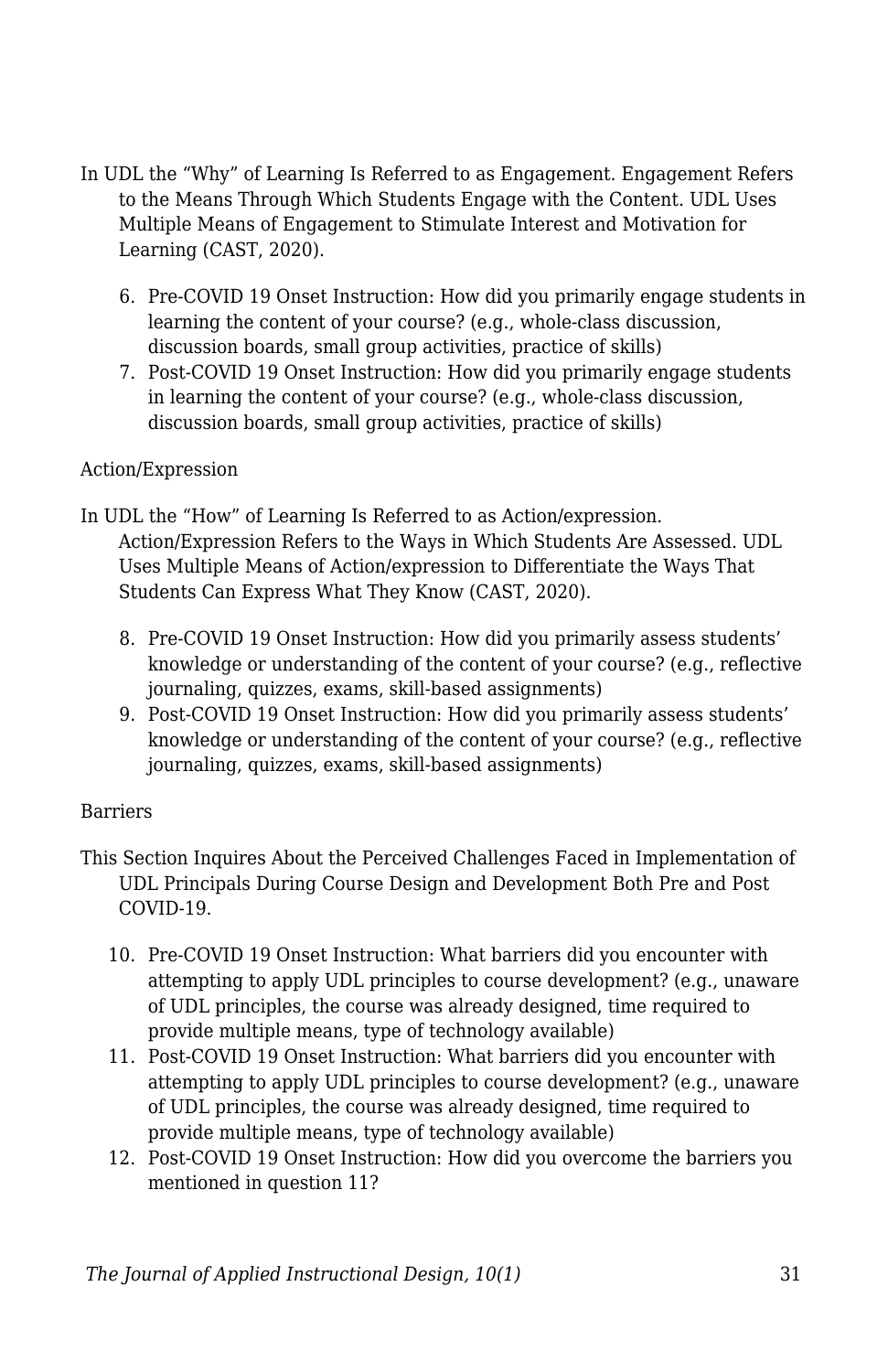Course Information

Consider the Majority of the Courses You Taught in Spring 2020 When Answering the Following Questions.

- 13. What level students do you primarily teach? (Select all that apply)
	- 1. freshmen
	- 2. sophomores
	- 3. juniors
	- 4. seniors
	- 5. masters level
	- 6. doctoral student
	- 7. other (i.e., JD, MD)
- 14. What is the average enrollment in the courses you teach? (select all that apply)
	- 1. Less than 25 students
	- 2. 25 50 students
	- 3. 51 -100 students
	- 4. more than 100 students